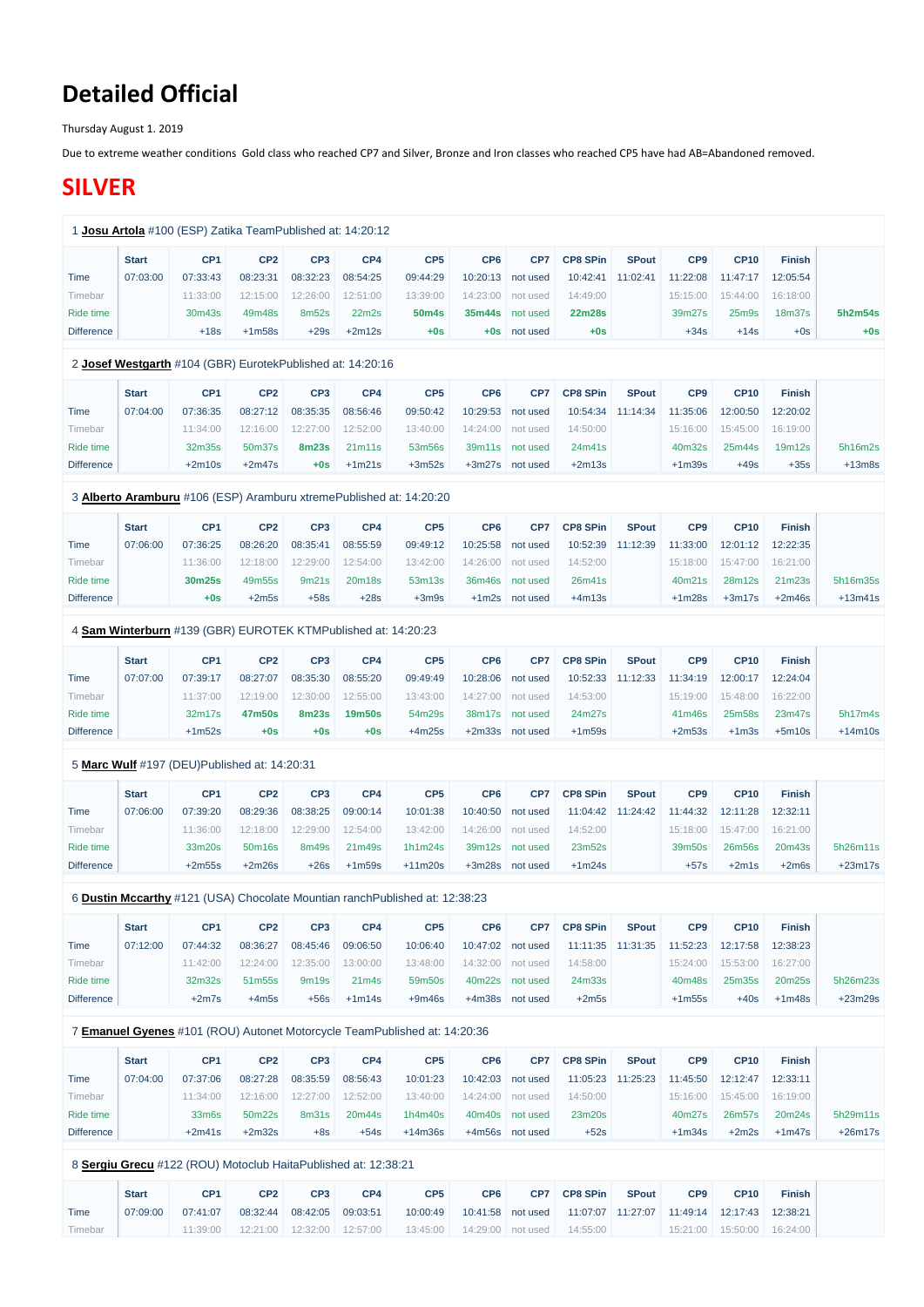| Ride time         |              | 32m7s                                                             | 51m37s          | 9m21s                          | 21m46s                         | 56m58s                                                                                 | 41 <sub>m</sub> 9 <sub>s</sub> | not used        | 25 <sub>m</sub> 9s |              | 42m7s           | 28m29s      | 20m38s        | 5h29m21s  |
|-------------------|--------------|-------------------------------------------------------------------|-----------------|--------------------------------|--------------------------------|----------------------------------------------------------------------------------------|--------------------------------|-----------------|--------------------|--------------|-----------------|-------------|---------------|-----------|
| <b>Difference</b> |              | $+1m42s$                                                          | $+3m47s$        | $+58s$                         | $+1m56s$                       | $+6m54s$                                                                               | $+5m25s$                       | not used        | $+2m41s$           |              | $+3m14s$        | $+3m34s$    | $+2m1s$       | $+26m27s$ |
|                   |              |                                                                   |                 |                                |                                |                                                                                        |                                |                 |                    |              |                 |             |               |           |
|                   |              | 9 James Jackson #125 (GBR) Eurotek ktmPublished at: 12:43:22      |                 |                                |                                |                                                                                        |                                |                 |                    |              |                 |             |               |           |
|                   | <b>Start</b> | CP <sub>1</sub>                                                   | CP <sub>2</sub> | CP <sub>3</sub>                | CP4                            | CP <sub>5</sub>                                                                        | CP <sub>6</sub>                | CP7             | <b>CP8 SPin</b>    | <b>SPout</b> | CP <sub>9</sub> | <b>CP10</b> | <b>Finish</b> |           |
| Time              | 07:10:00     | 07:43:17                                                          | 08:36:56        | 08:46:02                       | 09:07:07                       | 10:08:23                                                                               | 10:47:26                       | not used        | 11:13:10           | 11:33:10     | 11:53:55        | 12:22:04    | 12:43:22      |           |
| Timebar           |              | 11:40:00                                                          | 12:22:00        | 12:33:00                       | 12:58:00                       | 13:46:00                                                                               | 14:30:00                       | not used        | 14:56:00           |              | 15:22:00        | 15:51:00    | 16:25:00      |           |
| Ride time         |              | 33m17s                                                            | 53m39s          | 9m <sub>6s</sub>               | 21 <sub>m5s</sub>              | 1h1m16s                                                                                | 39m3s                          | not used        | 25m44s             |              | 40m45s          | 28m9s       | 21m18s        | 5h33m22s  |
| <b>Difference</b> |              | $+2m52s$                                                          | $+5m49s$        | $+43s$                         | $+1m15s$                       | $+11m12s$                                                                              | $+3m19s$                       | not used        | $+3m16s$           |              | $+1m52s$        | $+3m14s$    | $+2m41s$      | +30m28s   |
|                   |              |                                                                   |                 |                                |                                | 10 <b>Aleksi Vilkko</b> #130 (FIN) Snellman Motorsport FinlandPublished at: 12:57:13   |                                |                 |                    |              |                 |             |               |           |
|                   | <b>Start</b> | CP <sub>1</sub>                                                   | CP <sub>2</sub> | CP <sub>3</sub>                | CP4                            | CP <sub>5</sub>                                                                        | CP <sub>6</sub>                | CP7             | <b>CP8 SPin</b>    | <b>SPout</b> | CP <sub>9</sub> | <b>CP10</b> | <b>Finish</b> |           |
| Time              | 07:22:00     | 07:58:40                                                          | 08:52:13        | 09:01:20                       | 09:22:56                       | 10:28:41                                                                               | 11:07:25                       | not used        | 11:31:19           | 11:51:19     | 12:11:33        | 12:37:22    | 12:57:13      |           |
| Timebar           |              | 11:52:00                                                          | 12:34:00        | 12:45:00                       | 13:10:00                       | 13:58:00                                                                               | 14:42:00                       | not used        | 15:08:00           |              | 15:34:00        | 16:03:00    | 16:37:00      |           |
| Ride time         |              | 36m40s                                                            | 53m33s          | 9m7s                           | 21m36s                         | 1h5m45s                                                                                | 38m44s                         | not used        | 23m54s             |              | 40m14s          | 25m49s      | 19m51s        | 5h35m13s  |
|                   |              |                                                                   |                 | $+44s$                         |                                | $+15m41s$                                                                              |                                |                 |                    |              |                 |             |               |           |
| <b>Difference</b> |              | $+6m15s$                                                          | $+5m43s$        |                                | $+1m46s$                       |                                                                                        |                                | +3m not used    | $+1m26s$           |              | $+1m21s$        | $+54s$      | $+1m14s$      | $+32m19s$ |
|                   |              |                                                                   |                 |                                |                                | 11 Patrick Riegler #157 (AUT) Lietz Sport/KTM Walzer/ECGravelPitPublished at: 12:38:25 |                                |                 |                    |              |                 |             |               |           |
|                   | <b>Start</b> | CP <sub>1</sub>                                                   | CP <sub>2</sub> | CP <sub>3</sub>                | CP4                            | CP <sub>5</sub>                                                                        | CP <sub>6</sub>                | CP7             | <b>CP8 SPin</b>    | <b>SPout</b> | CP <sub>9</sub> | <b>CP10</b> | <b>Finish</b> |           |
| Time              | 07:03:00     | 07:35:58                                                          | 08:28:25        | 08:37:43                       | 09:00:36                       | 10:07:45                                                                               | 10:47:06                       | not used        | 11:11:45           | 11:31:45     | 11:52:19        | 12:18:08    | 12:38:25      |           |
| Timebar           |              | 11:33:00                                                          | 12:15:00        | 12:26:00                       | 12:51:00                       | 13:39:00                                                                               | 14:23:00                       | not used        | 14:49:00           |              | 15:15:00        | 15:44:00    | 16:18:00      |           |
| Ride time         |              | 32m58s                                                            | 52m27s          | 9m18s                          | 22m53s                         | 1h7m9s                                                                                 | 39m21s                         | not used        | 24m39s             |              | 40m34s          | 25m49s      | 20m17s        | 5h35m25s  |
| <b>Difference</b> |              | $+2m33s$                                                          | $+4m37s$        | $+55s$                         | $+3m3s$                        | $+17m5s$                                                                               | $+3m37s$                       | not used        | $+2m11s$           |              | $+1m41s$        | $+54s$      | $+1m40s$      | $+32m31s$ |
|                   |              |                                                                   |                 |                                |                                |                                                                                        |                                |                 |                    |              |                 |             |               |           |
|                   |              | 12 Cristian Harpa #103 (ROU) Motoclub HaitaPublished at: 12:52:52 |                 |                                |                                |                                                                                        |                                |                 |                    |              |                 |             |               |           |
|                   | <b>Start</b> | CP <sub>1</sub>                                                   | CP <sub>2</sub> | CP <sub>3</sub>                | CP4                            | CP <sub>5</sub>                                                                        | CP <sub>6</sub>                | CP7             | <b>CP8 SPin</b>    | <b>SPout</b> | CP <sub>9</sub> | <b>CP10</b> | <b>Finish</b> |           |
| <b>Time</b>       | 07:15:00     | 07:50:35                                                          | 08:45:50        | 08:55:51                       | 09:18:00                       | 10:16:31                                                                               | 10:55:44                       | not used        | 11:20:25           | 11:40:25     | 12:02:06        | 12:32:00    | 12:52:52      |           |
| Timebar           |              | 11:45:00                                                          | 12:27:00        | 12:38:00                       | 13:03:00                       | 13:51:00                                                                               | 14:35:00                       | not used        | 15:01:00           |              | 15:27:00        | 15:56:00    | 16:30:00      |           |
| Ride time         |              | 35m35s                                                            | 55m15s          | 10 <sub>m</sub> 1 <sub>s</sub> | 22 <sub>m</sub> 9 <sub>s</sub> | 58m31s                                                                                 | 39m13s                         | not used        | 24m41s             |              | 41m41s          | 29m54s      | 20m52s        | 5h37m52s  |
| <b>Difference</b> |              | $+5m10s$                                                          | $+7m25s$        | $+1m38s$                       | $+2m19s$                       | $+8m27s$                                                                               |                                | +3m29s not used | $+2m13s$           |              | $+2m48s$        | $+4m59s$    | $+2m15s$      | $+34m58s$ |
|                   |              | 13 Sean Clarke #136 (NZL) Team Kiwi RiderPublished at: 12:54:13   |                 |                                |                                |                                                                                        |                                |                 |                    |              |                 |             |               |           |
|                   | <b>Start</b> | CP <sub>1</sub>                                                   | CP <sub>2</sub> | CP <sub>3</sub>                | CP4                            | CP <sub>5</sub>                                                                        | CP <sub>6</sub>                | CP7             | <b>CP8 SPin</b>    | <b>SPout</b> | CP <sub>9</sub> | <b>CP10</b> | <b>Finish</b> |           |
| Time              | 07:16:00     | 07:54:14                                                          | 08:46:59        | 08:56:12                       | 09:17:21                       | 10:16:56                                                                               | 10:56:25                       | not used        | 11:23:24           | 11:43:24     | 12:05:24        | 12:33:45    | 12:54:13      |           |
|                   |              |                                                                   |                 |                                |                                |                                                                                        |                                |                 |                    |              |                 |             |               |           |
| Timebar           |              | 11:46:00                                                          | 12:28:00        | 12:39:00                       | 13:04:00                       | 13:52:00                                                                               | 14:36:00                       | not used        | 15:02:00           |              | 15:28:00        | 15:57:00    | 16:31:00      |           |
| Ride time         |              | 38m14s                                                            | 52m45s          | 9m13s                          | 21 <sub>m</sub> 9s             | 59m35s                                                                                 | 39m29s                         | not used        | 26m59s             |              | 42m             | 28m21s      | 20m28s        | 5h38m13s  |
| <b>Difference</b> |              | $+7m49s$                                                          | $+4m55s$        | $+50s$                         | $+1m19s$                       | $+9m31s$                                                                               |                                | +3m45s not used | $+4m31s$           |              | $+3m7s$         | $+3m26s$    | $+1m51s$      | $+35m19s$ |
|                   |              |                                                                   |                 |                                |                                | 14 Charles Feyrit #107 (FRA) Team TT Beaujolais/ LMSENSPublished at: 12:50:45          |                                |                 |                    |              |                 |             |               |           |
|                   | <b>Start</b> | CP <sub>1</sub>                                                   | CP <sub>2</sub> | CP <sub>3</sub>                | CP4                            | CP <sub>5</sub>                                                                        | CP <sub>6</sub>                | CP7             | <b>CP8 SPin</b>    | <b>SPout</b> | CP9             | <b>CP10</b> | <b>Finish</b> |           |
| Time              | 07:12:00     | 07:46:16                                                          | 08:37:13        | 08:45:56                       | 09:06:58                       | 10:10:21                                                                               | 10:51:37                       | not used        | 11:19:59           | 11:39:59     | 12:00:45        | 12:28:33    | 12:50:45      |           |
| Timebar           |              | 11:42:00                                                          | 12:24:00        | 12:35:00                       | 13:00:00                       | 13:48:00                                                                               | 14:32:00                       | not used        | 14:58:00           |              | 15:24:00        | 15:53:00    | 16:27:00      |           |
| Ride time         |              | 34m16s                                                            | 50m57s          | 8m43s                          | 21 <sub>m2s</sub>              | 1h3m23s                                                                                | 41m16s                         | not used        | 28m22s             |              | 40m46s          | 27m48s      | 22m12s        | 5h38m45s  |
| <b>Difference</b> |              | $+3m51s$                                                          | $+3m7s$         | $+20s$                         | $+1m12s$                       | $+13m19s$                                                                              |                                | +5m32s not used | $+5m54s$           |              | $+1m53s$        | $+2m53s$    | $+3m35s$      | $+35m51s$ |
|                   |              |                                                                   |                 |                                |                                |                                                                                        |                                |                 |                    |              |                 |             |               |           |

15 **[Tomasz Gagat](https://www.redbullromaniacs.com/for-competitors/profile/?e=rbr2019&b=159)** #159 (POL) BKM BIELSKO / Diverse Extreme TeamPublished at: 12:57:01

|                   | <b>Start</b> | CP <sub>1</sub> | CP <sub>2</sub>    | CP <sub>3</sub> | CP4      | CP <sub>5</sub> | CP <sub>6</sub> | CP <sub>7</sub>   | <b>CP8 SPin</b> | <b>SPout</b> | CP <sub>9</sub> | <b>CP10</b> | <b>Finish</b> |          |
|-------------------|--------------|-----------------|--------------------|-----------------|----------|-----------------|-----------------|-------------------|-----------------|--------------|-----------------|-------------|---------------|----------|
| Time              | 07:18:00     | 07:56:09        | 08:47:05           | 08:56:07        | 09:17:29 | 10:21:58        | 11:01:27        | not used          | 11:27:06        | 11:47:06     | 12:09:03        | 12:37:28    | 12:57:01      |          |
| Timebar           |              | 11:48:00        | 12:30:00           | 12:41:00        | 13:06:00 | 13:54:00        |                 | 14:38:00 not used | 15:04:00        |              | 15:30:00        | 15:59:00    | 16:33:00      |          |
| Ride time         |              | 38m9s           | 50 <sub>m56s</sub> | 9m2s            | 21m22s   | 1h4m29s         | 39m29s          | not used          | 25m39s          |              | 41m57s          | 28m25s      | 19m33s        | 5h39m1s  |
| <b>Difference</b> |              | $+7m44s$        | $+3m6s$            | $+39s$          | $+1m32s$ | $+14m25s$       | $+3m45s$        | not used          | $+3m11s$        |              | $+3m4s$         | $+3m30s$    | $+56s$        | $+36m7s$ |

# 16 **[Marco Pfeifer](https://www.redbullromaniacs.com/for-competitors/profile/?e=rbr2019&b=189)** #189 (DEU) KTM Alskom / Enduro FleischerPublished at: 12:57:15

|                   | <b>Start</b> | CP <sub>1</sub> | CP <sub>2</sub> | CP <sub>3</sub>   | CP4      | CP <sub>5</sub> | CP <sub>6</sub> | CP <sub>7</sub> | <b>CP8 SPin</b> | <b>SPout</b>      | CP <sub>9</sub> | <b>CP10</b> | <b>Finish</b> |           |
|-------------------|--------------|-----------------|-----------------|-------------------|----------|-----------------|-----------------|-----------------|-----------------|-------------------|-----------------|-------------|---------------|-----------|
| Time              | 07:18:00     | 07:51:47        | 08:44:24        | 08:54:23          | 09:17:15 | 10:22:10        | 11:02:05        | not used        |                 | 11:27:42 11:47:42 | 12:07:06        | 12:35:37    | 12:57:15      |           |
| Timebar           |              | 11:48:00        | 12:30:00        | 12:41:00          | 13:06:00 | 13:54:00        | 14:38:00        | not used        | 15:04:00        |                   | 15:30:00        | 15:59:00    | 16:33:00      |           |
| Ride time         |              | 33m47s          | 52m37s          | 9m <sub>59s</sub> | 22m52s   | 1h4m55s         | 39m55s          | not used        | 25m37s          |                   | 39m24s          | 28m31s      | 21m38s        | 5h39m15s  |
| <b>Difference</b> |              | $+3m22s$        | $+4m47s$        | $+1m36s$          | $+3m2s$  | $+14m51s$       | +4m11s          | not used        | $+3m9s$         |                   | $+31s$          | $+3m36s$    | $+3m1s$       | $+36m21s$ |

17 **[Fabien Poirot](https://www.redbullromaniacs.com/for-competitors/profile/?e=rbr2019&b=195)** #195 (FRA) Sport Camps FrancePublished at: 12:56:15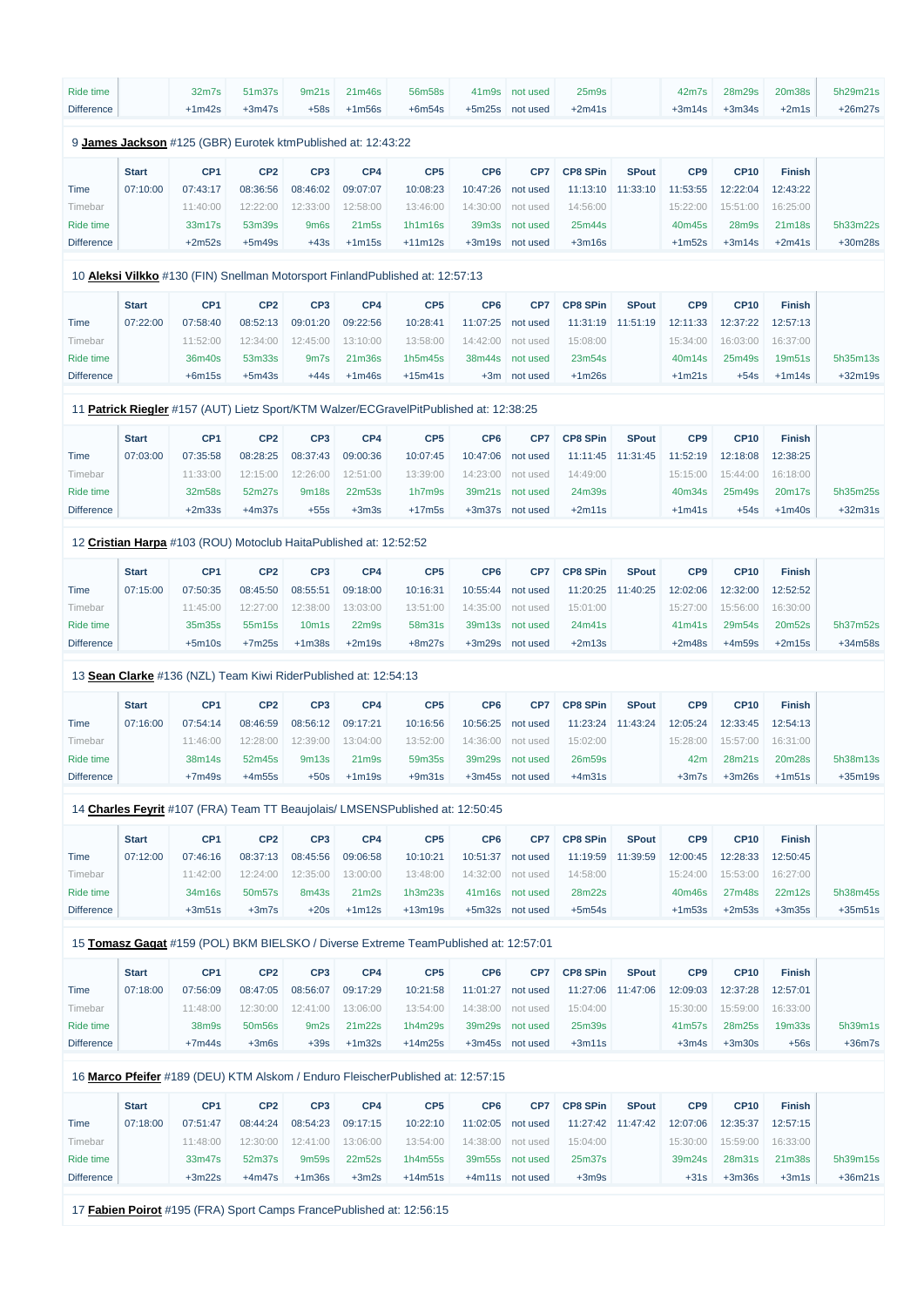|                   | <b>Start</b> | CP <sub>1</sub>                                              | CP <sub>2</sub>                | CP <sub>3</sub>               | CP4      | CP <sub>5</sub>                                                                          | CP <sub>6</sub>    | CP7             | <b>CP8 SPin</b> | <b>SPout</b> | CP <sub>9</sub>   | <b>CP10</b> | <b>Finish</b> |           |
|-------------------|--------------|--------------------------------------------------------------|--------------------------------|-------------------------------|----------|------------------------------------------------------------------------------------------|--------------------|-----------------|-----------------|--------------|-------------------|-------------|---------------|-----------|
| Time              | 07:13:00     | 07:46:20                                                     | 08:37:21                       | 08:46:08                      | 09:06:55 | 10:24:12                                                                                 | 11:03:50           | not used        | 11:28:31        | 11:48:31     | 12:09:27          | 12:36:38    | 12:56:15      |           |
| Timebar           |              | 11:43:00                                                     | 12:25:00                       | 12:36:00                      | 13:01:00 | 13:49:00                                                                                 | 14:33:00           | not used        | 14:59:00        |              | 15:25:00          | 15:54:00    | 16:28:00      |           |
| Ride time         |              | 33m20s                                                       | 51 <sub>m</sub> 1 <sub>s</sub> | 8m47s                         | 20m47s   | 1h17m17s                                                                                 | 39m38s             | not used        | 24m41s          |              | 40m56s            | 27m11s      | 19m37s        | 5h43m15s  |
| <b>Difference</b> |              | $+2m55s$                                                     | $+3m11s$                       | $+24s$                        | $+57s$   | $+27m13s$                                                                                |                    | +3m54s not used | $+2m13s$        |              | $+2m3s$           | $+2m16s$    | $+1m$         | $+40m21s$ |
|                   |              | 18 Wil Westgarth #128 (GBR) EurotekPublished at: 14:20:47    |                                |                               |          |                                                                                          |                    |                 |                 |              |                   |             |               |           |
|                   | <b>Start</b> | CP <sub>1</sub>                                              | CP <sub>2</sub>                | CP <sub>3</sub>               | CP4      | CP <sub>5</sub>                                                                          | CP <sub>6</sub>    | CP7             | <b>CP8 SPin</b> | <b>SPout</b> | CP <sub>9</sub>   | <b>CP10</b> | <b>Finish</b> |           |
| Time              | 07:07:00     | 07:38:59                                                     | 08:27:23                       | 08:35:48                      | 08:56:38 | 10:04:04                                                                                 | 10:54:36           | not used        | 11:28:00        | 11:48:00     | 12:06:53          | 12:31:48    | 12:50:47      |           |
| Timebar           |              | 11:37:00                                                     | 12:19:00                       | 12:30:00                      | 12:55:00 | 13:43:00                                                                                 | 14:27:00           | not used        | 14:53:00        |              | 15:19:00          | 15:48:00    | 16:22:00      |           |
| Ride time         |              | 31m59s                                                       | 48m24s                         | 8m25s                         | 20m50s   | 1h7m26s                                                                                  | 50m32s             | not used        | 33m24s          |              | <b>38m53s</b>     | 24m55s      | 18m59s        | 5h43m47s  |
| <b>Difference</b> |              | $+1m34s$                                                     | $+34s$                         | $+2s$                         | $+1m$    | $+17m22s$                                                                                | $+14m48s$          | not used        | $+10m56s$       |              | $+0s$             | $+0s$       | $+22s$        | $+40m53s$ |
|                   |              | 19 Mark Jackson #127 (GBR) Eurotek KTMPublished at: 13:08:00 |                                |                               |          |                                                                                          |                    |                 |                 |              |                   |             |               |           |
|                   | <b>Start</b> | CP <sub>1</sub>                                              | CP <sub>2</sub>                | CP <sub>3</sub>               | CP4      | CP <sub>5</sub>                                                                          | CP <sub>6</sub>    | CP7             | <b>CP8 SPin</b> | <b>SPout</b> | CP <sub>9</sub>   | <b>CP10</b> | <b>Finish</b> |           |
| Time              | 07:24:00     | 08:00:10                                                     | 08:52:36                       | 09:02:05                      | 09:24:59 | 10:29:03                                                                                 | 11:09:12           | not used        | 11:34:37        | 11:54:37     | 12:16:45          | 12:47:11    | 13:08:00      |           |
| Timebar           |              | 11:54:00                                                     | 12:36:00                       | 12:47:00                      | 13:12:00 | 14:00:00                                                                                 | 14:44:00           | not used        | 15:10:00        |              | 15:36:00          | 16:05:00    | 16:39:00      |           |
| Ride time         |              | 36m10s                                                       | 52m26s                         | 9m29s                         | 22m54s   | 1h4m4s                                                                                   | 40 <sub>m</sub> 9s | not used        | 25m25s          |              | 42m8s             | 30m26s      | 20m49s        | 5h44m     |
| <b>Difference</b> |              | $+5m45s$                                                     | $+4m36s$                       | $+1m6s$                       | $+3m4s$  | $+14m$                                                                                   |                    | +4m25s not used | $+2m57s$        |              | $+3m15s$          | $+5m31s$    | $+2m12s$      | $+41m6s$  |
|                   |              | 20 Hostyánszki Tibor #135 (HUN) 1 WDPublished at: 13:07:26   |                                |                               |          |                                                                                          |                    |                 |                 |              |                   |             |               |           |
|                   | <b>Start</b> | CP <sub>1</sub>                                              | CP <sub>2</sub>                | CP <sub>3</sub>               | CP4      | CP <sub>5</sub>                                                                          | CP <sub>6</sub>    | CP7             | <b>CP8 SPin</b> | <b>SPout</b> | CP <sub>9</sub>   | <b>CP10</b> | <b>Finish</b> |           |
| Time              | 07:21:00     | 08:00:24                                                     | 08:52:50                       | 09:01:59                      | 09:23:26 | 10:24:36                                                                                 | 11:06:10           | not used        | 11:32:17        | 11:52:17     | 12:14:08          | 12:45:27    | 13:07:26      |           |
| Timebar           |              | 11:51:00                                                     | 12:33:00                       | 12:44:00                      | 13:09:00 | 13:57:00                                                                                 | 14:41:00           | not used        | 15:07:00        |              | 15:33:00          | 16:02:00    | 16:36:00      |           |
| Ride time         |              | 39m24s                                                       | 52m26s                         | 9 <sub>m</sub> 9 <sub>s</sub> | 21m27s   | 1h1m10s                                                                                  | 41m34s             | not used        | 26m7s           |              | 41m51s            | 31m19s      | 21m59s        | 5h46m26s  |
| Difference        |              | $+8m59s$                                                     | $+4m36s$                       | $+46s$                        | $+1m37s$ | $+11m6s$                                                                                 |                    | +5m50s not used | $+3m39s$        |              | $+2m58s$          | $+6m24s$    | $+3m22s$      | +43m32s   |
|                   |              |                                                              |                                |                               |          | 21 Pascal Springmann #176 (DEU) X-Lite / Beta Offroad Team MarbachPublished at: 13:01:50 |                    |                 |                 |              |                   |             |               |           |
|                   | <b>Start</b> | CP <sub>1</sub>                                              | CP <sub>2</sub>                | CP <sub>3</sub>               | CP4      | CP <sub>5</sub>                                                                          | CP <sub>6</sub>    | CP7             | <b>CP8 SPin</b> | <b>SPout</b> | CP <sub>9</sub>   | <b>CP10</b> | <b>Finish</b> |           |
| Time              | 07:15:00     | 07:50:22                                                     | 08:43:14                       | 08:52:51                      | 09:15:22 | 10:23:24                                                                                 | 11:04:30           | not used        | 11:29:53        | 11:49:53     | 12:11:26          | 12:40:12    | 13:01:50      |           |
| Timebar           |              | 11:45:00                                                     | 12:27:00                       | 12:38:00                      | 13:03:00 | 13:51:00                                                                                 | 14:35:00           | not used        | 15:01:00        |              | 15:27:00          | 15:56:00    | 16:30:00      |           |
| Ride time         |              | 35m22s                                                       | 52m52s                         | 9m37s                         | 22m31s   | 1h8m2s                                                                                   |                    | 41m6s not used  | 25m23s          |              | 41m33s            | 28m46s      | 21m38s        | 5h46m50s  |
| <b>Difference</b> |              | $+4m57s$                                                     | $+5m2s$                        | $+1m14s$                      | $+2m41s$ | $+17m58s$                                                                                |                    | +5m22s not used | $+2m55s$        |              | $+2m40s$          | $+3m51s$    | $+3m1s$       | +43m56s   |
|                   |              | 22 Joshua Staley #202 (USA)Published at: 12:57:11            |                                |                               |          |                                                                                          |                    |                 |                 |              |                   |             |               |           |
|                   | <b>Start</b> | CP <sub>1</sub>                                              | CP <sub>2</sub>                | CP <sub>3</sub>               | CP4      | CP <sub>5</sub>                                                                          | CP <sub>6</sub>    | CP7             | <b>CP8 SPin</b> | <b>SPout</b> | CP <sub>9</sub>   | <b>CP10</b> | <b>Finish</b> |           |
| Time              | 07:10:00     | 07:46:31                                                     | 08:37:34                       | 08:47:48                      | 09:08:41 | 10:28:08                                                                                 | 11:08:13           | not used        | 11:31:24        | 11:51:24     | 12:11:29          | 12:37:01    | 12:57:11      |           |
| Timebar           |              | 11:40:00                                                     | 12:22:00                       | 12:33:00                      | 12:58:00 | 13:46:00                                                                                 | 14:30:00           | not used        | 14:56:00        |              | 15:22:00          | 15:51:00    | 16:25:00      |           |
| Ride time         |              | 36m31s                                                       | 51 <sub>m3s</sub>              | 10m14s                        | 20m53s   | 1h19m27s                                                                                 | 40m5s              | not used        | 23m11s          |              | 40m <sub>5s</sub> | 25m32s      | 20m10s        | 5h47m11s  |
| <b>Difference</b> |              | $+6m6s$                                                      | $+3m13s$                       | $+1m51s$                      | $+1m3s$  | $+29m23s$                                                                                |                    | +4m21s not used | $+43s$          |              | $+1m12s$          | $+37s$      | $+1m33s$      | $+44m17s$ |
|                   |              |                                                              |                                |                               |          | 23 Shane Moss #164 (AUS) Untamed Enduro Romania Published at: 13:03:44                   |                    |                 |                 |              |                   |             |               |           |
|                   | <b>Start</b> | CP <sub>1</sub>                                              | CP <sub>2</sub>                | CP <sub>3</sub>               | CP4      | CP <sub>5</sub>                                                                          | CP <sub>6</sub>    | CP7             | <b>CP8 SPin</b> | <b>SPout</b> | CP <sub>9</sub>   | <b>CP10</b> | <b>Finish</b> |           |

|                   | <b>Start</b> | CP <sub>1</sub> | CP2      | CP <sub>3</sub> | CP4      | CP <sub>5</sub> | CP <sub>6</sub> | CP <sub>7</sub> | <b>CP8 SPin</b> | <b>SPout</b> | CP9      | <b>CP10</b>                     | <b>Finish</b> |           |
|-------------------|--------------|-----------------|----------|-----------------|----------|-----------------|-----------------|-----------------|-----------------|--------------|----------|---------------------------------|---------------|-----------|
| Time              | 07:13:00     | 07:49:04        | 08:43:49 | 08:53:31        | 09:15:06 | 10:21:14        | 11:03:55        | not used        | 11:30:31        | 11:50:31     | 12:11:47 | 12:42:59                        | 13:03:44      |           |
| Fimebar           |              | 11:43:00        | 12:25:00 | 12:36:00        | 13:01:00 | 13:49:00        | 14:33:00        | not used        | 14:59:00        |              | 15:25:00 | 15:54:00                        | 16:28:00      |           |
| Ride time         |              | 36m4s           | 54m45s   | 9m42s           | 21m35s   | 1h6m8s          |                 | 42m41s not used | 26m36s          |              | 41m16s   | 31 <sub>m</sub> 12 <sub>s</sub> | 20m45s        | 5h50m44s  |
| <b>Difference</b> |              | $+5m39s$        | $+6m55s$ | $+1m19s$        | $+1m45s$ | $+16m4s$        |                 | +6m57s not used | $+4m8s$         |              | $+2m23s$ | $+6m17s$                        | $+2m8s$       | $+47m50s$ |

## 24 **[Tyler Kinkade](https://www.redbullromaniacs.com/for-competitors/profile/?e=rbr2019&b=201)** #201 (USA) Tyler KinkadePublished at: 13:13:14

|                   | <b>Start</b> | CP <sub>1</sub> | CP <sub>2</sub> | CP <sub>3</sub>   | CP4      | CP <sub>5</sub> | CP <sub>6</sub> | CP <sub>7</sub> | <b>CP8 SPin</b>    | <b>SPout</b> | CP <sub>9</sub> | <b>CP10</b> | <b>Finish</b>      |           |
|-------------------|--------------|-----------------|-----------------|-------------------|----------|-----------------|-----------------|-----------------|--------------------|--------------|-----------------|-------------|--------------------|-----------|
| Time              | 07:19:00     | 07:59:25        | 08:55:37        | 09:05:40          | 09:29:09 | 10:33:49        | 11:16:35        | not used        | 11:43:06           | 12:03:06     | 12:23:34        | 12:52:05    | 13:13:14           |           |
| <u>Fimebar</u>    |              | 11:49:00        | 12:31:00        | 12:42:00          | 13:07:00 | 13:55:00        | 14:39:00        | not used        | 15:05:00           |              | 15:31:00        | 16:00:00    | 16:34:00           |           |
| Ride time         |              | 40m25s          | 56m12s          | 10 <sub>m3s</sub> | 23m29s   | 1h4m40s         | 42m46s          | not used        | 26 <sub>m31s</sub> |              | 40m28s          | 28m31s      | 21 <sub>m</sub> 9s | 5h54m14s  |
| <b>Difference</b> |              | $+10m$          | $+8m22s$        | $+1m40s$          | $+3m39s$ | $+14m36s$       | $+7m2s$         | not used        | $+4m3s$            |              | $+1m35s$        | $+3m36s$    | $+2m32s$           | $+51m20s$ |

## 25 **[Mario Riegler](https://www.redbullromaniacs.com/for-competitors/profile/?e=rbr2019&b=154)** #154 (AUT) LietzSport/KTMZauner/EcGravelPitPublished at: 13:03:26

|                   | <b>Start</b> | CP <sub>1</sub> | CP <sub>2</sub> | CP <sub>3</sub>    | CP4      | CP <sub>5</sub> | CP6      | CP <sub>7</sub> | <b>CP8 SPin</b> | <b>SPout</b> | CP <sub>9</sub> | <b>CP10</b>        | <b>Finish</b>      |           |
|-------------------|--------------|-----------------|-----------------|--------------------|----------|-----------------|----------|-----------------|-----------------|--------------|-----------------|--------------------|--------------------|-----------|
| Time              | 07:09:00     | 07:43:52        | 08:36:33        | 08:47:00           | 09:09:39 | 10:25:06        | 11:09:02 | not used        | 11:34:04        | 11:54:04     | 12:14:35        | 12:43:43           | 13:03:26           |           |
| <b>fimebar</b>    |              | 11:39:00        | 12:21:00        | 12:32:00           | 12:57:00 | 13:45:00        | 14:29:00 | not used        | 14:55:00        |              | 15:21:00        | 15:50:00           | 16:24:00           |           |
| Ride time         |              | 34m52s          | 52m41s          | 10 <sub>m27s</sub> | 22m39s   | 1h15m27s        | 43m56s   | not used        | 25m2s           |              | 40m31s          | 29 <sub>m</sub> 8s | 19 <sub>m43s</sub> | 5h54m26s  |
| <b>Difference</b> |              | $+4m27s$        | $+4m51s$        | $+2m4s$            | $+2m49s$ | $+25m23s$       | $+8m12s$ | not used        | $+2m34s$        |              | $+1m38s$        | $+4m13s$           | $+1m6s$            | $+51m32s$ |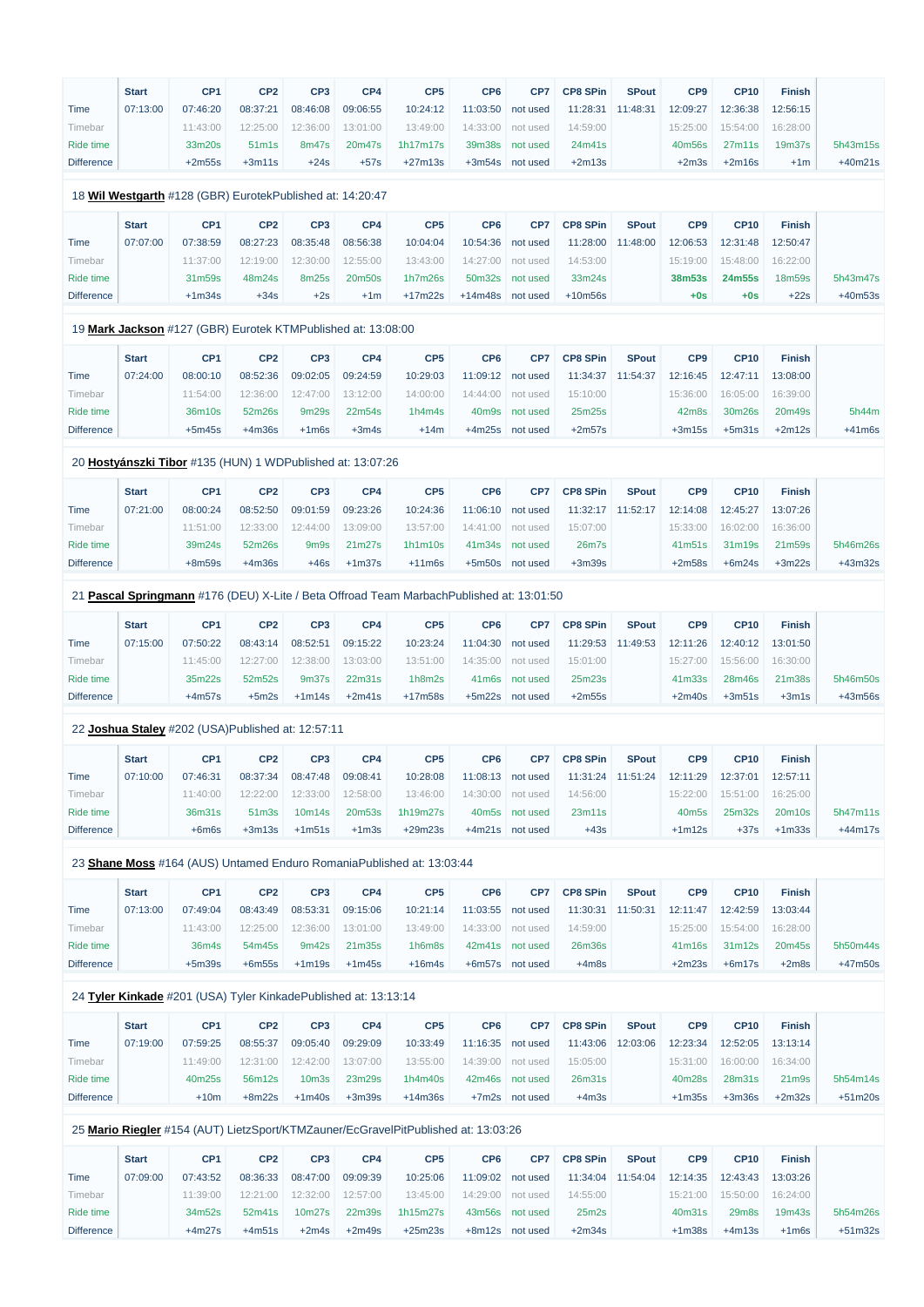|                                                                           |                             |                             |                             |                   | 26 Florian Kirchmayer #116 (AUT) 907 racing TeamPublished at: 13:14:49 |                             |                 |                             |                          |                             |                         |                           |             |
|---------------------------------------------------------------------------|-----------------------------|-----------------------------|-----------------------------|-------------------|------------------------------------------------------------------------|-----------------------------|-----------------|-----------------------------|--------------------------|-----------------------------|-------------------------|---------------------------|-------------|
| <b>Start</b><br>07:16:00<br><b>Time</b>                                   | CP <sub>1</sub><br>07:56:52 | CP <sub>2</sub><br>08:49:42 | CP <sub>3</sub><br>09:00:01 | CP4<br>09:22:21   | CP <sub>5</sub><br>10:36:16                                            | CP <sub>6</sub><br>11:17:52 | CP7<br>not used | <b>CP8 SPin</b><br>11:43:46 | <b>SPout</b><br>12:03:46 | CP <sub>9</sub><br>12:25:15 | <b>CP10</b><br>12:54:01 | <b>Finish</b><br>13:14:49 |             |
| Timebar                                                                   | 11:46:00                    | 12:28:00                    | 12:39:00                    | 13:04:00          | 13:52:00                                                               | 14:36:00                    | not used        | 15:02:00                    |                          | 15:28:00                    | 15:57:00                | 16:31:00                  |             |
| Ride time                                                                 | 40m52s                      | 52m50s                      | 10m19s                      | 22m20s            | 1h13m55s                                                               | 41m36s                      | not used        | 25m54s                      |                          | 41m29s                      | 28m46s                  | 20m48s                    | 5h58m49s    |
| <b>Difference</b>                                                         | $+10m27s$                   | $+5m$                       | $+1m56s$                    | $+2m30s$          | $+23m51s$                                                              | $+5m52s$                    | not used        | $+3m26s$                    |                          | $+2m36s$                    | $+3m51s$                | $+2m11s$                  | $+55m55s$   |
| 27 Adam Poole #137 (AUS) cmp racing Published at: 13:22:53                |                             |                             |                             |                   |                                                                        |                             |                 |                             |                          |                             |                         |                           |             |
| <b>Start</b>                                                              | CP <sub>1</sub>             | CP <sub>2</sub>             | CP <sub>3</sub>             | CP4               | CP <sub>5</sub>                                                        | CP <sub>6</sub>             | CP7             | <b>CP8 SPin</b>             | <b>SPout</b>             | CP <sub>9</sub>             | <b>CP10</b>             | <b>Finish</b>             |             |
| Time<br>07:19:00                                                          | 07:56:41                    | 08:49:59                    | 08:59:56                    | 09:22:51          | 10:34:38                                                               | 11:17:43                    | not used        | 11:47:22                    | 12:07:22                 | 12:29:31                    | 13:01:25                | 13:22:53                  |             |
| Timebar                                                                   | 11:49:00                    | 12:31:00                    | 12:42:00                    | 13:07:00          | 13:55:00                                                               | 14:39:00                    | not used        | 15:05:00                    |                          | 15:31:00                    | 16:00:00                | 16:34:00                  |             |
| Ride time                                                                 | 37m41s                      | 53m18s                      | 9m <sub>57s</sub>           | 22m55s            | 1h11m47s                                                               | 43m <sub>5s</sub>           | not used        | 29m39s                      |                          | 42m9s                       | 31m54s                  | 21m28s                    | 6h3m53s     |
| <b>Difference</b>                                                         | $+7m16s$                    | $+5m28s$                    | $+1m34s$                    | $+3m5s$           | $+21m43s$                                                              |                             | +7m21s not used | $+7m11s$                    |                          | $+3m16s$                    | $+6m59s$                | $+2m51s$                  | $+1h59s$    |
| 28 Róbert Márkus #105 (HUN) Moto HP sePublished at: 13:28:21              |                             |                             |                             |                   |                                                                        |                             |                 |                             |                          |                             |                         |                           |             |
| <b>Start</b>                                                              | CP <sub>1</sub>             | CP <sub>2</sub>             | CP <sub>3</sub>             | CP4               | CP <sub>5</sub>                                                        | CP <sub>6</sub>             | CP7             | <b>CP8 SPin</b>             | <b>SPout</b>             | CP9                         | <b>CP10</b>             | <b>Finish</b>             |             |
| <b>Time</b><br>07:24:00                                                   | 08:02:01                    | 09:00:24                    | 09:10:07                    | 09:33:44          | 10:40:23                                                               | 11:22:29                    | not used        | 11:51:20                    | 12:11:20                 | 12:33:41                    | 13:06:38                | 13:28:21                  |             |
| Timebar                                                                   | 11:54:00                    | 12:36:00                    | 12:47:00                    | 13:12:00          | 14:00:00                                                               | 14:44:00                    | not used        | 15:10:00                    |                          | 15:36:00                    | 16:05:00                | 16:39:00                  |             |
| <b>Ride time</b>                                                          | 38m1s                       | 58m23s                      | 9m43s                       | 23m37s            | 1h6m39s                                                                | 42m6s                       | not used        | 28m51s                      |                          | 42m21s                      | 32m57s                  | 21m43s                    | 6h4m21s     |
| <b>Difference</b>                                                         | $+7m36s$                    | $+10m33s$                   | $+1m20s$                    | $+3m47s$          | $+16m35s$                                                              | $+6m22s$                    | not used        | $+6m23s$                    |                          | $+3m28s$                    | $+8m2s$                 | $+3m6s$                   | $+1h1m27s$  |
| 29 Timo Bergmann #196 (DEU) GO RACINGPublished at: 17:03:44               |                             |                             |                             |                   |                                                                        |                             |                 |                             |                          |                             |                         |                           |             |
| <b>Start</b>                                                              | CP <sub>1</sub>             | CP <sub>2</sub>             | CP <sub>3</sub>             | CP4               | CP <sub>5</sub>                                                        | CP <sub>6</sub>             | CP7             | <b>CP8 SPin</b>             | <b>SPout</b>             | CP <sub>9</sub>             | <b>CP10</b>             | <b>Finish</b>             |             |
| 07:22:00<br><b>Time</b>                                                   | 08:04:23                    | 09:02:19                    | 09:13:06                    | 09:38:13          | 10:41:06                                                               | 11:26:57                    | not used        | 11:57:24                    | 12:17:24                 | 12:41:41                    | 13:14:22                | 13:38:52                  |             |
| Timebar                                                                   | 11:52:00                    | 12:34:00                    | 12:45:00                    | 13:10:00          | 13:58:00                                                               | 14:42:00                    | not used        | 15:08:00                    |                          | 15:34:00                    | 16:03:00                | 16:37:00                  |             |
| Ride time                                                                 | 42m23s                      | 57m56s                      | 10m47s                      | $25m$ 7s          | 1h2m53s                                                                |                             | 45m51s not used | 30m27s                      |                          | 44m17s                      | 32m41s                  | 24m30s                    | 6h16m52s    |
| <b>Difference</b>                                                         | $+11m58s$                   | $+10m6s$                    | $+2m24s$                    | $+5m17s$          | $+12m49s$                                                              |                             | +10m7s not used | $+7m59s$                    |                          | $+5m24s$                    | $+7m46s$                | $+5m53s$                  | +1h13m58s   |
| 30 Giorgi Gakheladze #204 (GEO) husky.gePublished at: 13:46:24            |                             |                             |                             |                   |                                                                        |                             |                 |                             |                          |                             |                         |                           |             |
| <b>Start</b>                                                              | CP <sub>1</sub>             | CP <sub>2</sub>             | CP <sub>3</sub>             | CP4               | CP <sub>5</sub>                                                        | CP <sub>6</sub>             | CP7             | <b>CP8 SPin</b>             | <b>SPout</b>             | CP <sub>9</sub>             | <b>CP10</b>             | <b>Finish</b>             |             |
| 07:28:00<br><b>Time</b>                                                   | 08:02:59                    | 08:57:19                    | 09:06:44                    | 09:29:42          | 10:56:11                                                               | 11:37:36                    | not used        | 12:07:51                    | 12:27:51                 | 12:47:44                    | 13:25:14                | 13:46:24                  |             |
| Timebar                                                                   | 11:58:00                    | 12:40:00                    | 12:51:00                    | 13:16:00          | 14:04:00                                                               | 14:48:00                    | not used        | 15:14:00                    |                          | 15:40:00                    | 16:09:00                | 16:43:00                  |             |
| Ride time                                                                 | 34m59s                      | 54m20s                      | 9m25s                       | 22m58s            | 1h26m29s                                                               | 41m25s                      | not used        | 30m15s                      |                          | 39m53s                      | 37m30s                  | 21m10s                    | 6h18m24s    |
| <b>Difference</b>                                                         | $+4m34s$                    | $+6m30s$                    | $+1m2s$                     | $+3m8s$           | $+36m25s$                                                              |                             | +5m41s not used | $+7m47s$                    |                          |                             | $+1m + 12m35s$          | $+2m33s$                  | $+1h15m30s$ |
| 31 Roberto Zanella #194 (ITA) Nsm Racing TeamPublished at: 13:49:19       |                             |                             |                             |                   |                                                                        |                             |                 |                             |                          |                             |                         |                           |             |
| <b>Start</b>                                                              | CP <sub>1</sub>             | CP <sub>2</sub>             | CP <sub>3</sub>             | CP4               | CP <sub>5</sub>                                                        | CP <sub>6</sub>             | CP7             | <b>CP8 SPin</b>             | <b>SPout</b>             | CP9                         | <b>CP10</b>             | <b>Finish</b>             |             |
| <b>Time</b><br>07:25:00                                                   | 08:04:27                    | 09:02:13                    | 09:12:18                    | 09:37:21          | 10:45:53                                                               | 11:32:14                    | not used        | 12:03:37                    | 12:23:37                 | 12:48:05                    | 13:25:30                | 13:49:19                  |             |
| Timebar                                                                   | 11:55:00                    | 12:37:00                    | 12:48:00                    | 13:13:00          | 14:01:00                                                               | 14:45:00                    | not used        | 15:11:00                    |                          | 15:37:00                    | 16:06:00                | 16:40:00                  |             |
| <b>Ride time</b>                                                          | 39m27s                      | 57m46s                      | 10 <sub>m5s</sub>           | 25 <sub>m3s</sub> | 1h8m32s                                                                | 46m21s                      | not used        | 31m23s                      |                          | 44m28s                      | 37m25s                  | 23m49s                    | 6h24m19s    |
| <b>Difference</b>                                                         | $+9m2s$                     | $+9m56s$                    | $+1m42s$                    | $+5m13s$          | $+18m28s$                                                              | +10m37s not used            |                 | $+8m55s$                    |                          |                             | $+5m35s +12m30s$        | $+5m12s$                  | $+1h21m25s$ |
| 32 Ron Kadshai #170 (ISR) KTM Israel - ChampfactoryPublished at: 13:45:30 |                             |                             |                             |                   |                                                                        |                             |                 |                             |                          |                             |                         |                           |             |
| <b>Start</b>                                                              | CP <sub>1</sub>             | CP <sub>2</sub>             | CP <sub>3</sub>             | CP4               | CP <sub>5</sub>                                                        | CP <sub>6</sub>             | CP7             | <b>CP8 SPin</b>             | <b>SPout</b>             | CP9                         | <b>CP10</b>             | <b>Finish</b>             |             |

Time Timebar

11:51:00 12:33:00 12:44:00 13:09:00

13:57:00 14:41:00 not used

| Ride time         | 39m6s    | 57m26s   |               | 9m40s 22m36s 1h22m10s |                         | 46m8s not used | 29m37s  |          |       | 42m16s 31m59s 23m32s | 6h24m30s             |
|-------------------|----------|----------|---------------|-----------------------|-------------------------|----------------|---------|----------|-------|----------------------|----------------------|
| <b>Difference</b> | $+8m41s$ | $+9m36s$ | +1m17s +2m46s |                       | +32m6s +10m24s not used |                | $+7m9s$ | $+3m23s$ | +7m4s |                      | $+4m55s$ $+1h21m36s$ |

15:07:00

15:33:00 16:02:00 16:36:00

07:21:00 08:00:06 08:57:32 09:07:12 09:29:48 10:51:58 11:38:06 not used 12:07:43 12:27:43 12:49:59 13:21:58 13:45:30

## 33 **[Guy Nursella](https://www.redbullromaniacs.com/for-competitors/profile/?e=rbr2019&b=138)** #138 (ISR) Beta Israel/ Metro MotorPublished at: 13:54:23

|                   | <b>Start</b> | CP <sub>1</sub> | CP <sub>2</sub> | CP <sub>3</sub> | CP4      | CP <sub>5</sub> | CP <sub>6</sub>    | CP7      | <b>CP8 SPin</b> | <b>SPout</b> | CP <sub>9</sub> | <b>CP10</b> | <b>Finish</b> |             |
|-------------------|--------------|-----------------|-----------------|-----------------|----------|-----------------|--------------------|----------|-----------------|--------------|-----------------|-------------|---------------|-------------|
| Time              | 07:27:00     | 08:06:50        | 09:07:48        | 09:18:27        | 09:41:21 | 11:05:00        | 11:49:33           | not used | 12:19:46        | 12:39:46     | 13:01:43        | 13:33:24    | 13:54:23      |             |
| Timebar           |              | 11:57:00        | 12:39:00        | 12:50:00        | 13:15:00 | 14:03:00        | 14:47:00           | not used | 15:13:00        |              | 15:39:00        | 16:08:00    | 16:42:00      |             |
| Ride time         |              | 39m50s          | 1h58s           | 10m39s          | 22m54s   | 1h23m39s        | 44 <sub>m33s</sub> | not used | 30m13s          |              | 41m57s          | 31m41s      | 20m59s        | 6h27m23s    |
| <b>Difference</b> |              | $+9m25s$        | $+13m8s$        | $+2m16s$        | $+3m4s$  | $+33m35s$       | +8m49s             | not used | $+7m45s$        |              | $+3m4s$         | $+6m46s$    | $+2m22s$      | $+1h24m29s$ |

## 34 **[Grant Herbert](https://www.redbullromaniacs.com/for-competitors/profile/?e=rbr2019&b=117)** #117 (NZL) Korito Farms ltdPublished at: 14:08:13

|         | <b>Start</b> | CP <sub>1</sub> | CP2                            | CP3                              | CP4 | CP <sub>5</sub> | CP <sub>6</sub>   | CP7 | <b>CP8 SPin</b> | <b>SPout</b> | CP <sub>9</sub>                        | <b>CP10</b> | Finish   |
|---------|--------------|-----------------|--------------------------------|----------------------------------|-----|-----------------|-------------------|-----|-----------------|--------------|----------------------------------------|-------------|----------|
| Time    | 07:37:00     | 08:19:11        |                                | $09:21:22$ $09:31:18$ $09:55:01$ |     | 11:08:35        | 11:54:37 not used |     |                 |              | 12:25:20  12:45:20  13:09:02  13:43:33 |             | 14:08:13 |
| Timebar |              | 12:07:00        | 12:49:00   13:00:00   13:25:00 |                                  |     |                 |                   |     | 15:23:00        |              | $15:49:00$ 16:18:00 16:52:00           |             |          |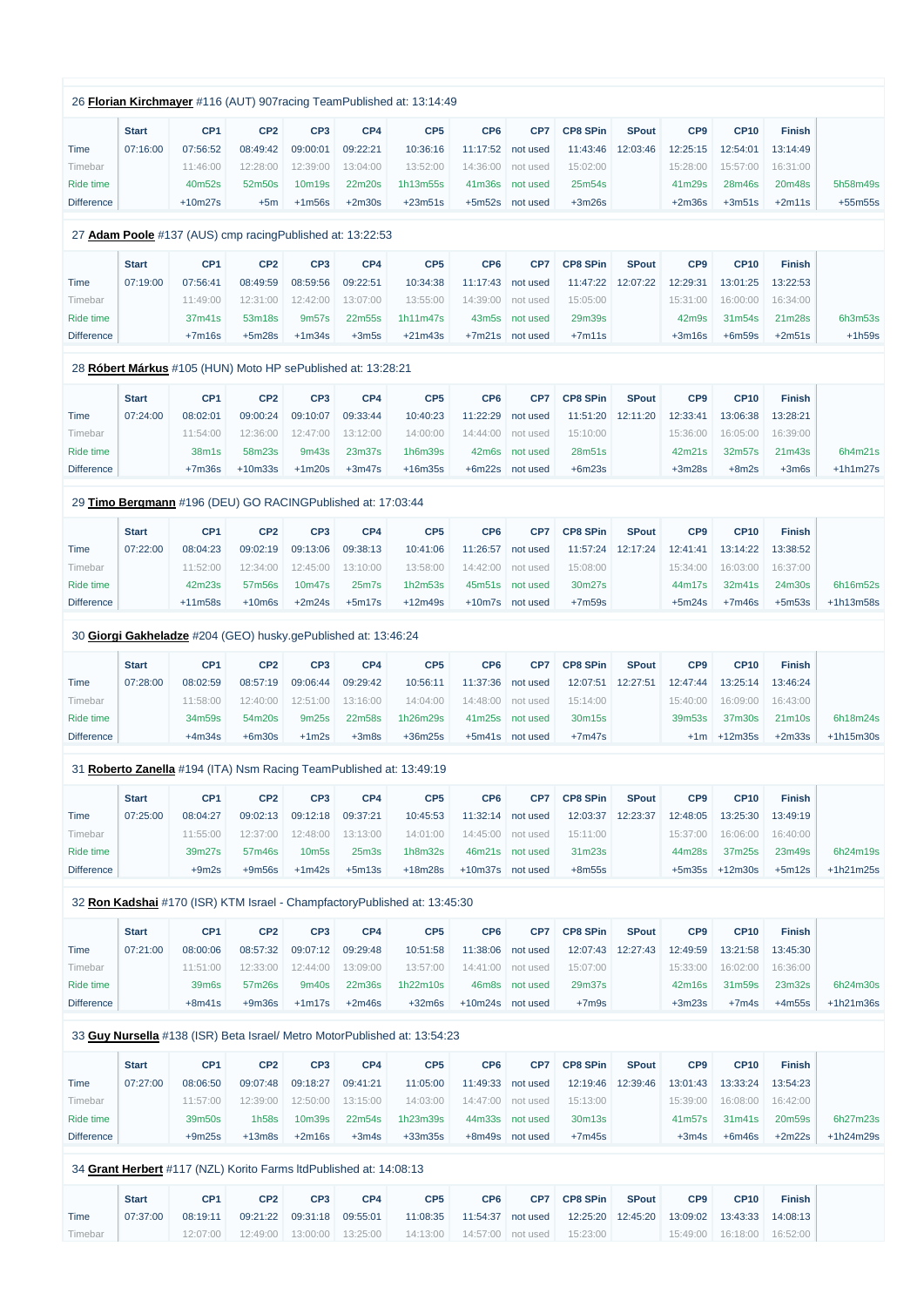| Ride time         |              | 42m11s          | 1h2m11s         | 9m56s           | 23m43s   | 1h13m34s                                                              | 46m2s           | not used        | 30m43s          |              | 43m42s          | 34m31s      | 24m40s        | 6h31m13s    |
|-------------------|--------------|-----------------|-----------------|-----------------|----------|-----------------------------------------------------------------------|-----------------|-----------------|-----------------|--------------|-----------------|-------------|---------------|-------------|
| <b>Difference</b> |              | $+11m46s$       | $+14m21s$       | $+1m33s$        | $+3m53s$ | $+23m30s$                                                             | $+10m18s$       | not used        | $+8m15s$        |              | $+4m49s$        | $+9m36s$    | $+6m3s$       | $+1h28m19s$ |
|                   |              |                 |                 |                 |          | 35 Romain Catoni #198 (FRA) Sport Camps France Published at: 14:02:05 |                 |                 |                 |              |                 |             |               |             |
|                   |              |                 |                 |                 |          |                                                                       |                 |                 |                 |              |                 |             |               |             |
|                   |              |                 |                 |                 |          |                                                                       |                 |                 |                 |              |                 |             |               |             |
|                   | <b>Start</b> | CP <sub>1</sub> | CP <sub>2</sub> | CP <sub>3</sub> | CP4      | CP <sub>5</sub>                                                       | CP <sub>6</sub> | CP <sub>7</sub> | <b>CP8 SPin</b> | <b>SPout</b> | CP <sub>9</sub> | <b>CP10</b> | <b>Finish</b> |             |
| Time              | 07:28:00     | 08:11:07        | 09:13:57        | 09:24:32        | 09:46:44 | 11:17:06                                                              | 12:03:50        | not used        | 12:30:08        | 12:50:08     | 13:11:04        | 13:39:15    | 14:02:05      |             |
| Timebar           |              | 11:58:00        | 12:40:00        | 12:51:00        | 13:16:00 | 14:04:00                                                              | 14:48:00        | not used        | 15:14:00        |              | 15:40:00        | 16:09:00    | 16:43:00      |             |
| Ride time         |              | $43m$ 7s        | 1h2m50s         | 10m35s          | 22m12s   | 1h30m22s                                                              | 46m44s          | not used        | 26m18s          |              | 40m56s          | 28m11s      | 22m50s        | 6h34m5s     |

## 36 **[Richard Heinike](https://www.redbullromaniacs.com/for-competitors/profile/?e=rbr2019&b=119)** #119 (DEU) Team Motorrad WelinkPublished at: 14:10:41

 $\sim$ 

|                       | <b>Start</b> | CP <sub>1</sub>   | CP <sub>2</sub> | CP <sub>3</sub> | CP4      | CP <sub>5</sub> | CP <sub>6</sub> | CP7      | <b>CP8 SPin</b> | <b>SPout</b> | CP <sub>9</sub> | <b>CP10</b> | <b>Finish</b>      |             |
|-----------------------|--------------|-------------------|-----------------|-----------------|----------|-----------------|-----------------|----------|-----------------|--------------|-----------------|-------------|--------------------|-------------|
| Time                  | 07:36:00     | 08:16:05          | 09:16:23        | 09:27:04        | 09:52:28 | 11:15:12        | 12:01:31        | not used | 12:30:16        | 12:50:16     | 13:13:54        | 13:48:47    | 14:10:41           |             |
| <i><b>Fimebar</b></i> |              | 12:06:00          | 12:48:00        | 12:59:00        | 13:24:00 | 14:12:00        | 14:56:00        | not used | 15:22:00        |              | 15:48:00        | 16:17:00    | 16:51:00           |             |
| Ride time             |              | 40m <sub>5s</sub> | 1h18s           | 10m41s          | 25m24s   | 1h22m44s        | 46m19s          | not used | 28m45s          |              | 43m38s          | 34m53s      | 21m <sub>54s</sub> | 6h34m41s    |
| <b>Difference</b>     |              | $+9m40s$          | $+12m28s$       | $+2m18s$        | $+5m34s$ | +32m40s         | $+10m35s$       | not used | $+6m17s$        |              | $+4m45s$        | $+9m58s$    | $+3m17s$           | $+1h31m47s$ |

# 37 **[Jachym Milosavljevic](https://www.redbullromaniacs.com/for-competitors/profile/?e=rbr2019&b=186)** #186 (CZE) Pizza Gatto NeroPublished at: 14:14:27

|                   | <b>Start</b> | CP <sub>1</sub> | CP <sub>2</sub> | CP <sub>3</sub> | CP4      | CP <sub>5</sub> | CP <sub>6</sub> | CP <sub>7</sub> | <b>CP8 SPin</b> | <b>SPout</b> | CP <sub>9</sub> | <b>CP10</b>       | <b>Finish</b> |           |
|-------------------|--------------|-----------------|-----------------|-----------------|----------|-----------------|-----------------|-----------------|-----------------|--------------|-----------------|-------------------|---------------|-----------|
| Time              | 07:33:00     | 08:15:36        | 09:15:20        | 09:25:32        | 09:49:48 | 11:12:05        | 11:56:50        | not used        | 12:30:17        | 12:50:17     | 13:13:17        | 13:52:22          | 14:14:27      |           |
| <u>Fimebar</u>    |              | 12:03:00        | 12:45:00        | 12:56:00        | 13:21:00 | 14:09:00        | 14:53:00        | not used        | 15:19:00        |              | 15:45:00        | 16:14:00          | 16:48:00      |           |
| Ride time         |              | 42m36s          | 59m44s          | 10m12s          | 24m16s   | 1h22m17s        | 44m45s          | not used        | 33m27s          |              | 43 <sub>m</sub> | 39m <sub>5s</sub> | 22m5s         | 6h41m27s  |
| <b>Difference</b> |              | $+12m11s$       | $+11m54s$       | $+1m49s$        | $+4m26s$ | $+32m13s$       | $+9m1s$         | not used        | $+10m59s$       |              |                 | $+4m7s$ $+14m10s$ | $+3m28s$      | +1h38m33s |

## 38 **[Vladimir Vlk](https://www.redbullromaniacs.com/for-competitors/profile/?e=rbr2019&b=177)** #177 (CZE) www.vlkdoprava.czPublished at: 14:24:03

|                   | <b>Start</b> | CP <sub>1</sub> | CP <sub>2</sub> | CP <sub>3</sub>   | CP4      | CP <sub>5</sub> | CP <sub>6</sub> | CP7               | <b>CP8 SPin</b>    | <b>SPout</b> | CP <sub>9</sub> | <b>CP10</b> | <b>Finish</b> |  |
|-------------------|--------------|-----------------|-----------------|-------------------|----------|-----------------|-----------------|-------------------|--------------------|--------------|-----------------|-------------|---------------|--|
| Time              | 07:42:00     | 08:22:30        | 09:21:54        | 09:31:26          | 09:55:07 | 11:25:32        |                 | 12:16:18 not used | 12:44:50  13:04:50 |              | 13:27:39        | 14:02:07    | 14:24:03      |  |
| Timebar           |              | 12:12:00        | 12:54:00        | 13:05:00          | 13:30:00 | 14:18:00        |                 | 15:02:00 not used | 15:28:00           |              | 15:54:00        | 16:23:00    | 16:57:00      |  |
| Ride time         |              | 40m30s          | 59m24s          | 9 <sub>m32s</sub> | 23m41s   | 1h30m25s        |                 | 50m46s not used   | 28m32s             |              | 42m49s          | 34m28s      | 21m56s        |  |
| <b>Difference</b> |              | $+10m5s$        | $+11m34s$       | $+1m9s$           | $+3m51s$ | $+40m21s$       | $+15m2s$        | not used          | $+6m4s$            |              | $+3m56s$        | $+9m33s$    | $+3m19s$      |  |

#### 39 **[Jordan Arnaud](https://www.redbullromaniacs.com/for-competitors/profile/?e=rbr2019&b=114)** #114 (FRA) Marlh'motPublished at: 14:19:49

|                       | <b>Start</b> | CP <sub>1</sub> | CP <sub>2</sub> | CP <sub>3</sub>    | CP4      | CP <sub>5</sub> | CP <sub>6</sub> | CP <sub>7</sub> | <b>CP8 SPin</b>    | <b>SPout</b> | CP <sub>9</sub>                | <b>CP10</b> | <b>Finish</b> |           |
|-----------------------|--------------|-----------------|-----------------|--------------------|----------|-----------------|-----------------|-----------------|--------------------|--------------|--------------------------------|-------------|---------------|-----------|
| Time                  | 07:34:00     | 08:18:10        | 09:20:00        | 09:30:23           | 09:54:55 | 11:19:01        | 12:07:22        | not used        | 12:37:26           | 12:57:26     | 13:20:35                       | 13:54:31    | 14:19:49      |           |
| <i><b>Fimebar</b></i> |              | 12:04:00        | 12:46:00        | 12:57:00           | 13:22:00 | 14:10:00        | 14:54:00        | not used        | 15:20:00           |              | 15:46:00                       | 16:15:00    | 16:49:00      |           |
| Ride time             |              | 44m10s          | 1h1m50s         | 10 <sub>m23s</sub> | 24m32s   | 1h24m6s         |                 | 48m21s not used | 30 <sub>m</sub> 4s |              | 43 <sub>m</sub> 9 <sub>s</sub> | 33m56s      | 25m18s        | 6h45m49s  |
| <b>Difference</b>     |              | $+13m45s$       | $+14m$          | $+2m$              | $+4m42s$ | $+34m2s$        | $+12m37s$       | not used        | $+7m36s$           |              | $+4m16s$                       | $+9m1s$     | $+6m41s$      | +1h42m55s |

## 40 **[Tommy Kunert](https://www.redbullromaniacs.com/for-competitors/profile/?e=rbr2019&b=205)** #205 (DEU) Ilupi-Motorrad WaldmannPublished at: 14:12:44

|                   | <b>Start</b> | CP <sub>1</sub> | CP <sub>2</sub> | CP <sub>3</sub>    | CP4      | CP <sub>5</sub> | CP <sub>6</sub>   | CP <sub>7</sub>   | <b>CP8 SPin</b> | <b>SPout</b>      | CP <sub>9</sub>    | <b>CP10</b>        | <b>Finish</b>     |           |
|-------------------|--------------|-----------------|-----------------|--------------------|----------|-----------------|-------------------|-------------------|-----------------|-------------------|--------------------|--------------------|-------------------|-----------|
| Time              | 07:25:00     | 08:06:59        | 09:08:35        | 09:19:27           | 09:45:45 | 11:07:13        | 11:59:56 not used |                   |                 | 12:30:22 12:50:22 | 13:13:28           | 13:48:53           | 14:12:44          |           |
| Timebar           |              | 11:55:00        | 12:37:00        | 12:48:00           | 13:13:00 | 14:01:00        |                   | 14:45:00 not used | 15:11:00        |                   | 15:37:00           |                    | 16:06:00 16:40:00 |           |
| Ride time         |              | 41m59s          | 1h1m36s         | 10 <sub>m52s</sub> | 26m18s   | 1h21m28s        |                   | 52m43s not used   | 30m26s          |                   | 43 <sub>m</sub> 6s | 35m25s             | 23m51s            | 6h47m44s  |
| <b>Difference</b> |              | $+11m34s$       | $+13m46s$       | $+2m29s$           | $+6m28s$ | $+31m24s$       | +16m59s not used  |                   | $+7m58s$        |                   |                    | $+4m13s$ $+10m30s$ | $+5m14s$          | +1h44m50s |

## 41 **[Pavel Ouda](https://www.redbullromaniacs.com/for-competitors/profile/?e=rbr2019&b=187)** #187 (CZE) Midlandoil.czPublished at: 14:28:09

|                   | <b>Start</b> | CP <sub>1</sub> | CP <sub>2</sub> | CP <sub>3</sub> | CP4      | CP <sub>5</sub> | CP <sub>6</sub> | CP7      | <b>CP8 SPin</b> | <b>SPout</b> | CP <sub>9</sub> | <b>CP10</b> | <b>Finish</b> |             |
|-------------------|--------------|-----------------|-----------------|-----------------|----------|-----------------|-----------------|----------|-----------------|--------------|-----------------|-------------|---------------|-------------|
| Time              | 07:39:00     | 08:23:06        | 09:22:25        | 09:32:37        | 09:57:07 | 11:28:26        | 12:16:11        | not used | 12:45:11        | 13:05:11     | 13:28:45        | 14:02:15    | 14:28:09      |             |
| Fimebar           |              | 12:09:00        | 12:51:00        | 13:02:00        | 13:27:00 | 14:15:00        | 14:59:00        | not used | 15:25:00        |              | 15:51:00        | 16:20:00    | 16:54:00      |             |
| Ride time         |              | $44m$ 6s        | 59m19s          | 10m12s          | 24m30s   | 1h31m19s        | 47m45s          | not used | 29 <sub>m</sub> |              | 43m34s          | 33m30s      | 25m54s        | 6h49m9s     |
| <b>Difference</b> |              | +13m41s         | $+11m29s$       | $+1m49s$        | $+4m40s$ | +41m15s         | $+12m1s$        | not used | $+6m32s$        |              | $+4m41s$        | $+8m35s$    | $+7m17s$      | $+1h46m15s$ |

#### 42 **[Ionut Anghelus](https://www.redbullromaniacs.com/for-competitors/profile/?e=rbr2019&b=188)** #188 (ROU) Moto 24Published at: 15:29:01

|                   | <b>Start</b> | CP <sub>1</sub> | CP <sub>2</sub> | CP <sub>3</sub>    | CP4      | CP <sub>5</sub> | CP <sub>6</sub> | CP7      | <b>CP8 SPin</b>    | <b>SPout</b> | CP <sub>9</sub> | <b>CP10</b> | <b>Finish</b>      |             |
|-------------------|--------------|-----------------|-----------------|--------------------|----------|-----------------|-----------------|----------|--------------------|--------------|-----------------|-------------|--------------------|-------------|
| Time              | 07:34:00     | 08:16:20        | 09:19:25        | 09:30:18           | 09:54:38 | 11:17:54        | 12:09:39        | not used | 12:41:16           | 13:01:16     | 13:26:56        | 14:02:30    | 14:27:36           |             |
| Timebar           |              | 12:04:00        | 12:46:00        | 12:57:00           | 13:22:00 | 14:10:00        | 14:54:00        | not used | 15:20:00           |              | 15:46:00        | 16:15:00    | 16:49:00           |             |
| Ride time         |              | 42m20s          | 1h3m5s          | 10 <sub>m53s</sub> | 24m20s   | 1h23m16s        | 51m45s          | not used | 31 <sub>m37s</sub> |              | 45m40s          | 35m34s      | 25 <sub>m</sub> 6s | 6h53m36s    |
| <b>Difference</b> |              | $+11m55s$       | $+15m15s$       | $+2m30s$           | $+4m30s$ | $+33m12s$       | $+16m1s$        | not used | $+9m9s$            |              | +6m47s          | $+10m39s$   | $+6m29s$           | $+1h50m42s$ |

43 **[Mitchell Gallagher](https://www.redbullromaniacs.com/for-competitors/profile/?e=rbr2019&b=181)** #181 (NZL) New ZealandPublished at: 14:55:16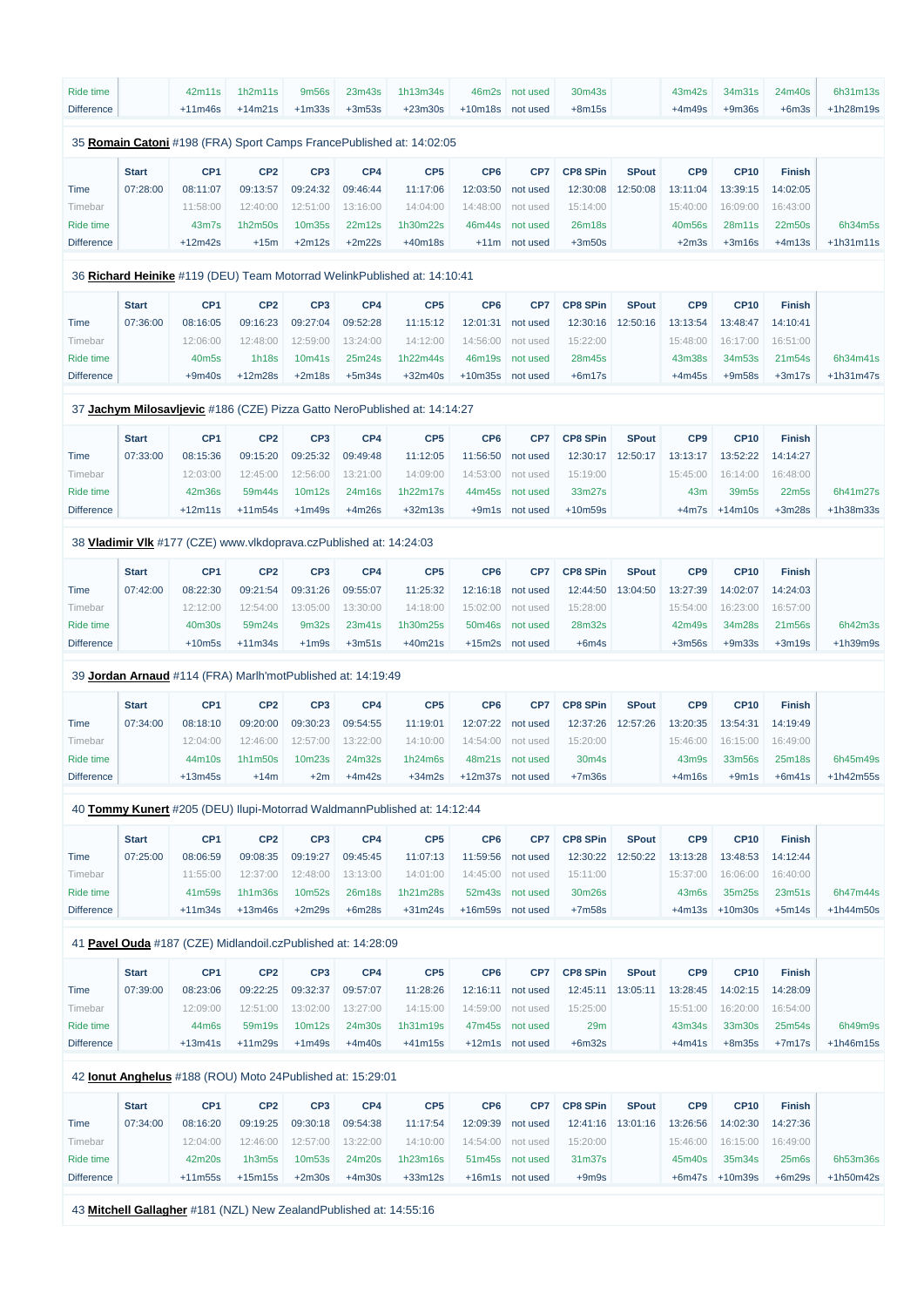|                   | <b>Start</b> | CP <sub>1</sub>                                                  | CP <sub>2</sub> | CP <sub>3</sub> | CP4                | CP <sub>5</sub>                                                             | CP <sub>6</sub>  | CP7               | <b>CP8 SPin</b> | <b>SPout</b> | CP <sub>9</sub> | <b>CP10</b>                 | <b>Finish</b>      |            |
|-------------------|--------------|------------------------------------------------------------------|-----------------|-----------------|--------------------|-----------------------------------------------------------------------------|------------------|-------------------|-----------------|--------------|-----------------|-----------------------------|--------------------|------------|
| <b>Time</b>       | 07:36:00     | 08:23:25                                                         | 09:23:14        | 09:33:44        | 09:57:38           | 11:49:16                                                                    | 12:38:24         | not used          | 13:15:53        | 13:35:53     | 13:58:40        | 14:31:41                    | 14:55:16           |            |
| Timebar           |              | 12:06:00                                                         | 12:48:00        | 12:59:00        | 13:24:00           | 14:12:00                                                                    | 14:56:00         | not used          | 15:22:00        |              | 15:48:00        | 16:17:00                    | 16:51:00           |            |
| Ride time         |              | 47m25s                                                           | 59m49s          | 10m30s          | 23m54s             | 1h51m38s                                                                    | 49m8s            | not used          | 37m29s          |              | 42m47s          | 33m1s                       | 23m35s             | 7h19m16s   |
| <b>Difference</b> |              | $+17m$                                                           | $+11m59s$       | $+2m7s$         | $+4m4s$            | $+1h1m34s$                                                                  | $+13m24s$        | not used          | $+15m1s$        |              | $+3m54s$        | $+8m6s$                     | $+4m58s$           | +2h16m22s  |
|                   |              | 44 Thibaud Leiser #185 (CHE) MC Jurassien Published at: 14:52:33 |                 |                 |                    |                                                                             |                  |                   |                 |              |                 |                             |                    |            |
|                   | <b>Start</b> | CP <sub>1</sub>                                                  | CP <sub>2</sub> | CP <sub>3</sub> | CP4                | CP <sub>5</sub>                                                             | CP <sub>6</sub>  | CP7               | <b>CP8 SPin</b> | <b>SPout</b> | CP <sub>9</sub> | <b>CP10</b>                 | <b>Finish</b>      |            |
| Time              | 07:30:00     | 08:15:09                                                         | 09:21:32        | 09:32:15        | 10:01:11           | 11:43:03                                                                    | 12:32:45         | not used          | 13:03:23        | 13:23:23     | 13:47:26        | 14:25:24                    | 14:52:33           |            |
| Timebar           |              | 12:00:00                                                         | 12:42:00        | 12:53:00        | 13:18:00           | 14:06:00                                                                    | 14:50:00         | not used          | 15:16:00        |              | 15:42:00        | 16:11:00                    | 16:45:00           |            |
| Ride time         |              | 45m9s                                                            | 1h6m23s         | 10m43s          | 28m56s             | 1h41m52s                                                                    | 49m42s           | not used          | 30m38s          |              | 44m3s           | 37m58s                      | 27 <sub>m</sub> 9s | 7h22m33s   |
| <b>Difference</b> |              | $+14m44s$                                                        | $+18m33s$       | $+2m20s$        | $+9m6s$            | $+51m48s$                                                                   | $+13m58s$        | not used          | $+8m10s$        |              | $+5m10s$        | $+13m3s$                    | $+8m32s$           | +2h19m39s  |
|                   |              |                                                                  |                 |                 |                    | 45 Warren Barwell #160 (ZAF) BB Cars RAD motoPublished at: 14:55:02         |                  |                   |                 |              |                 |                             |                    |            |
|                   | <b>Start</b> | CP <sub>1</sub>                                                  | CP <sub>2</sub> | CP <sub>3</sub> | CP4                | CP <sub>5</sub>                                                             | CP <sub>6</sub>  | CP7               | <b>CP8 SPin</b> | <b>SPout</b> | CP <sub>9</sub> | <b>CP10</b>                 | <b>Finish</b>      |            |
| Time              | 07:31:00     | 08:15:23                                                         | 09:17:49        | 09:29:35        | 09:54:44           | 11:37:35                                                                    | 12:30:05         | not used          | 13:06:39        | 13:26:39     | 13:50:35        | 14:25:58                    | 14:55:02           |            |
| Timebar           |              | 12:01:00                                                         | 12:43:00        | 12:54:00        | 13:19:00           | 14:07:00                                                                    | 14:51:00         | not used          | 15:17:00        |              | 15:43:00        | 16:12:00                    | 16:46:00           |            |
| Ride time         |              | 44m23s                                                           | 1h2m26s         | 11m46s          | 25 <sub>m</sub> 9s | 1h42m51s                                                                    | 52m30s           | not used          | 36m34s          |              | 43m56s          | 35m23s                      | 29m4s              | 7h24m2s    |
| <b>Difference</b> |              | $+13m58s$                                                        | $+14m36s$       | $+3m23s$        | $+5m19s$           | $+52m47s$                                                                   | +16m46s not used |                   | $+14m6s$        |              |                 | $+5m3s$ $+10m28s$ $+10m27s$ |                    | $+2h21m8s$ |
|                   |              | 46 Tim Gibson #109 (AUS) DonkeyPublished at: 17:04:20            |                 |                 |                    |                                                                             |                  |                   |                 |              |                 |                             |                    |            |
|                   | <b>Start</b> | CP <sub>1</sub>                                                  | CP <sub>2</sub> | CP <sub>3</sub> | CP4                | CP <sub>5</sub>                                                             | CP <sub>6</sub>  | CP7               | <b>CP8 SPin</b> | <b>SPout</b> | CP <sub>9</sub> | <b>CP10</b>                 | <b>Finish</b>      |            |
| <b>Time</b>       | 07:27:00     | 08:09:51                                                         | 09:11:38        | 09:21:27        | 09:45:49           | 11:35:05                                                                    | 12:31:58         | not used          | 13:01:26        | 13:21:26     | 13:45:14        | 14:21:45                    | 14:52:28           |            |
| Timebar           |              | 11:57:00                                                         | 12:39:00        | 12:50:00        | 13:15:00           | 14:03:00                                                                    | 14:47:00         | not used          | 15:13:00        |              | 15:39:00        | 16:08:00                    | 16:42:00           |            |
| <b>Ride time</b>  |              | 42m51s                                                           | 1h1m47s         | 9m49s           | 24m22s             | 1h49m16s                                                                    | 56m53s           | not used          | 29m28s          |              | 43m48s          | 36m31s                      | 30m43s             | 7h25m28s   |
| <b>Difference</b> |              | $+12m26s$                                                        | $+13m57s$       | $+1m26s$        | $+4m32s$           | $+59m12s$                                                                   |                  | +21m9s not used   | $+7m$           |              |                 | $+4m55s$ $+11m36s$          | $+12m6s$           | +2h22m34s  |
|                   |              | 47 Michael Slater #203 (GBR)Published at: 17:04:49               |                 |                 |                    |                                                                             |                  |                   |                 |              |                 |                             |                    |            |
|                   | <b>Start</b> | CP <sub>1</sub>                                                  | CP <sub>2</sub> | CP <sub>3</sub> | CP4                | CP <sub>5</sub>                                                             | CP <sub>6</sub>  | CP7               | <b>CP8 SPin</b> | <b>SPout</b> | CP9             | <b>CP10</b>                 | <b>Finish</b>      |            |
| <b>Time</b>       | 07:43:00     | 08:25:59                                                         | 09:23:49        | 09:33:49        | 09:56:00           | 12:02:14                                                                    | 12:53:02         | not used          | 13:25:25        | 13:45:25     | 14:07:56        | 14:41:56                    | 15:12:59           |            |
| Timebar           |              | 12:13:00                                                         | 12:55:00        | 13:06:00        | 13:31:00           | 14:19:00                                                                    | 15:03:00         | not used          | 15:29:00        |              | 15:55:00        | 16:24:00                    | 16:58:00           |            |
| Ride time         |              | 42m59s                                                           | 57m50s          | 10 <sub>m</sub> | 22m11s             | 2h6m14s                                                                     | 50m48s           | not used          | 32m23s          |              | 42m31s          | 34m                         | 31 <sub>m3s</sub>  | 7h29m59s   |
| <b>Difference</b> |              | $+12m34s$                                                        | $+10m$          | $+1m37s$        |                    | $+2m21s$ $+1h16m10s$                                                        | $+15m4s$         | not used          | $+9m55s$        |              | $+3m38s$        | $+9m5s$                     | $+12m26s$          | $+2h27m5s$ |
|                   |              |                                                                  |                 |                 |                    | 48 Manuel Quintar #123 (ARG) Solomoto Team Argentina Published at: 17:04:34 |                  |                   |                 |              |                 |                             |                    |            |
|                   | <b>Start</b> | CP <sub>1</sub>                                                  | CP <sub>2</sub> | CP <sub>3</sub> | CP4                | CP <sub>5</sub>                                                             | CP <sub>6</sub>  | CP7               | <b>CP8 SPin</b> | <b>SPout</b> | CP9             | <b>CP10</b>                 | <b>Finish</b>      |            |
| <b>Time</b>       | 07:45:00     | 08:30:51                                                         | 09:40:28        | 09:51:03        | 10:15:36           | 11:54:44                                                                    | 12:51:03         | not used          | 13:24:17        | 13:44:17     | 14:09:25        | 14:44:18                    | 15:17:19           |            |
| Timebar           |              | 12:15:00                                                         | 12:57:00        | 13:08:00        | 13:33:00           | 14:21:00                                                                    | 15:05:00         | not used          | 15:31:00        |              | 15:57:00        | 16:26:00                    | 17:00:00           |            |
| Ride time         |              | 45m51s                                                           | 1h9m37s         | 10m35s          | 24m33s             | 1h39m8s                                                                     | 56m19s           | not used          | 33m14s          |              | 45m8s           | 34m53s                      | 33m1s              | 7h32m19s   |
| <b>Difference</b> |              | $+15m26s$                                                        | $+21m47s$       | $+2m12s$        | $+4m43s$           | $+49m4s$                                                                    | +20m35s not used |                   | $+10m46s$       |              | $+6m15s$        |                             | $+9m58s$ $+14m24s$ | +2h29m25s  |
|                   |              |                                                                  |                 |                 |                    | 49 Achim Bergmann #167 (ZAF) Pepson Plastic HusqvarnaPublished at: 15:13:15 |                  |                   |                 |              |                 |                             |                    |            |
|                   | <b>Start</b> | CP <sub>1</sub>                                                  | CP <sub>2</sub> | CP <sub>3</sub> | CP4                | CP <sub>5</sub>                                                             | CP <sub>6</sub>  | CP7               | <b>CP8 SPin</b> | <b>SPout</b> | CP9             | <b>CP10</b>                 | <b>Finish</b>      |            |
| <b>Time</b>       | 07:31:00     | 08:14:34                                                         | 09:19:05        | 09:30:12        | 09:55:37           | 11:50:24                                                                    |                  | 12:41:55 not used | 13:17:29        | 13:37:29     | 14:02:04        | 14:41:51                    | 15:13:15           |            |

Timebar Ride time Difference 12:01:00 43m34s +13m9s

12:43:00 1h4m31s +16m41s

12:54:00 11m7s +2m44s

13:19:00 25m25s +5m35s

14:07:00 1h54m47s +1h4m43s

14:51:00 not used 51m31s not used +15m47s not used 15:17:00 35m34s +13m6s

44m35s

15:43:00 16:12:00 16:46:00

39m47s

+5m42s +14m52s +12m47s

31m24s

7h42m15s +2h39m21s

## 50 **[Thomas Boder](https://www.redbullromaniacs.com/for-competitors/profile/?e=rbr2019&b=115)** #115 (AUT) Enduro Austria Racing TeamPublished at: 17:05:07

|                   | <b>Start</b> | CP <sub>1</sub> | CP2      | CP <sub>3</sub> | CP4      | CP <sub>5</sub> | CP <sub>6</sub> | CP7               | <b>CP8 SPin</b>    | <b>SPout</b> | CP <sub>9</sub> | <b>CP10</b> | <b>Finish</b>    |            |
|-------------------|--------------|-----------------|----------|-----------------|----------|-----------------|-----------------|-------------------|--------------------|--------------|-----------------|-------------|------------------|------------|
| Time              | 07:30:00     | 08:14:08        | 09:14:07 | 09:24:18        | 09:49:15 | 12:04:10        |                 | 12:54:23 not used | 13:25:32           | 13:45:32     | 14:08:00        | 14:42:44    | 15:12:55         |            |
| Timebar           |              | 12:00:00        | 12:42:00 | 12:53:00        | 13:18:00 | 14:06:00        |                 | 14:50:00 not used | 15:16:00           |              | 15:42:00        | 16:11:00    | 16:45:00         |            |
| Ride time         |              | 44m8s           | 59m59s   | 10m11s          | 24m57s   | 2h14m55s        |                 | 50m13s not used   | 31 <sub>m</sub> 9s |              | 42m28s          | 34m44s      | 30m11s           | 7h42m55s   |
| <b>Difference</b> |              | $+13m43s$       | $+12m9s$ | $+1m48s$        | $+5m7s$  | $+1h24m51s$     | $+14m29s$       | not used          | $+8m41s$           |              | $+3m35s$        |             | $+9m49s +11m34s$ | $+2h40m1s$ |

## 51 **[Vincenzo Barbagallo](https://www.redbullromaniacs.com/for-competitors/profile/?e=rbr2019&b=153)** #153 (BRA) Tranqueiras RacingPublished at: 17:05:13

|                   | <b>Start</b> | CP <sub>1</sub> | CP <sub>2</sub> | CP <sub>3</sub>    | CP <sub>4</sub> | CP <sub>5</sub> | CP <sub>6</sub> | CP7      | <b>CP8 SPin</b> | <b>SPout</b> | CP <sub>9</sub> | <b>CP10</b>     | <b>Finish</b> |           |
|-------------------|--------------|-----------------|-----------------|--------------------|-----------------|-----------------|-----------------|----------|-----------------|--------------|-----------------|-----------------|---------------|-----------|
| Time              | 07:42:00     | 08:25:55        | 09:32:50        | 09:43:39           | 10:09:13        | 11:52:42        | 12:49:54        | not used | 13:24:35        | 13:44:35     | 14:09:16        | 14:48:10        | 15:30:25      |           |
| Timebar           |              | 12:12:00        | 12:54:00        | 13:05:00           | 13:30:00        | 14:18:00        | 15:02:00        | not used | 15:28:00        |              | 15:54:00        | 16:23:00        | 16:57:00      |           |
| Ride time         |              | 43m55s          | 1h6m55s         | 10 <sub>m49s</sub> | 25m34s          | 1h43m29s        | 57m12s          | not used | 34m41s          |              | 44m41s          | 38m54s          | 42m15s        | 7h48m25s  |
| <b>Difference</b> |              | $+13m30s$       | $+19m5s$        | $+2m26s$           | $+5m44s$        | +53m25s         | $+21m28s$       | not used | +12m13s         |              | +5m48s          | +13m59s +23m38s |               | +2h45m31s |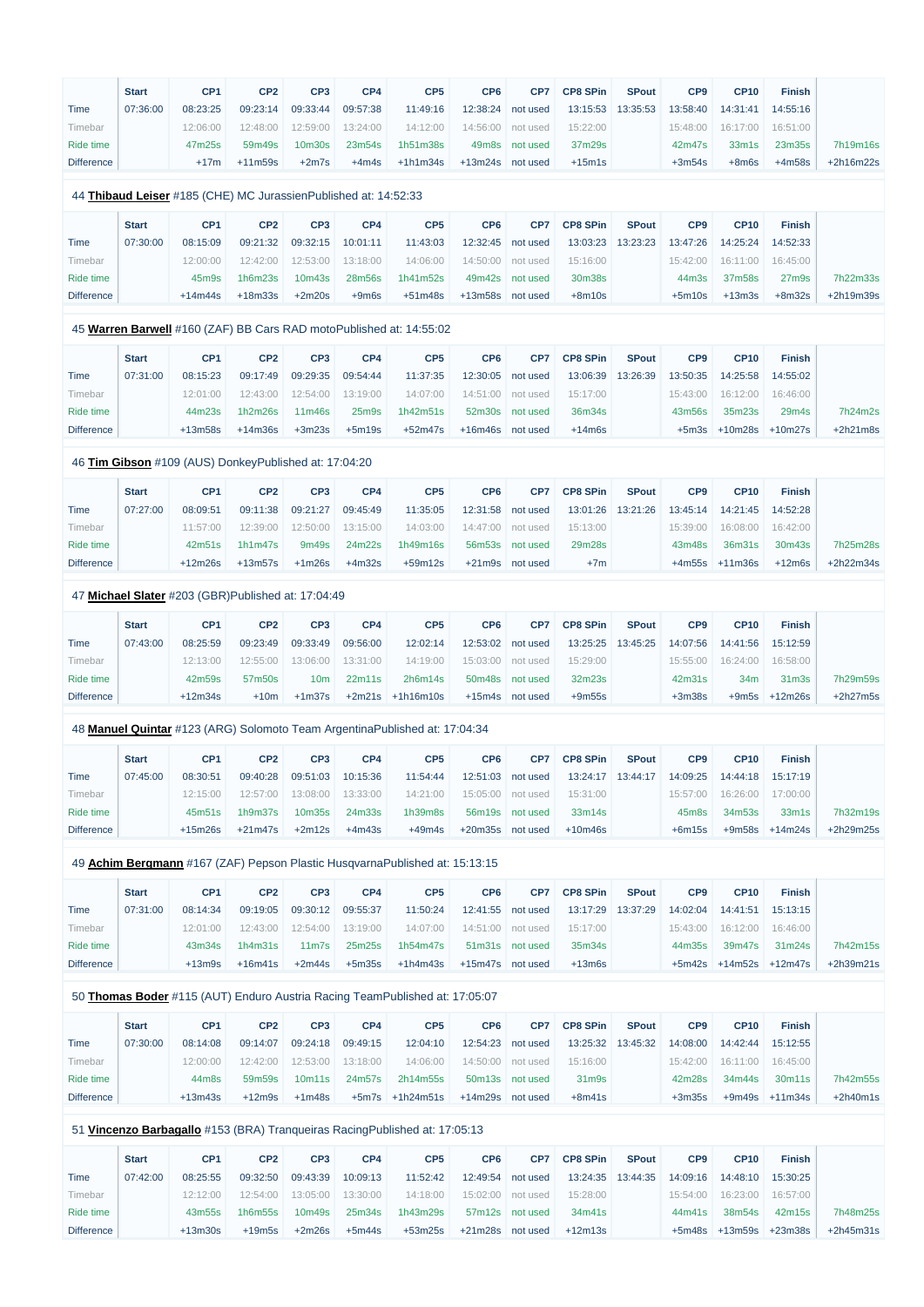|                   |              |                   |                                                                       |                                |                    | 52 Fernando Maldonado #112 (ESP) Barranquillo School of ChampionsPublished at: 15:34:00 |                 |                 |                 |              |                   |                   |                   |            |
|-------------------|--------------|-------------------|-----------------------------------------------------------------------|--------------------------------|--------------------|-----------------------------------------------------------------------------------------|-----------------|-----------------|-----------------|--------------|-------------------|-------------------|-------------------|------------|
|                   | <b>Start</b> | CP <sub>1</sub>   | CP <sub>2</sub>                                                       | CP <sub>3</sub>                | CP4                | CP <sub>5</sub>                                                                         | CP <sub>6</sub> | CP7             | <b>CP8 SPin</b> | <b>SPout</b> | CP <sub>9</sub>   | <b>CP10</b>       | <b>Finish</b>     |            |
| <b>Time</b>       | 07:45:00     | 08:31:05          | 09:38:42                                                              | 09:49:52                       | 10:15:32           | 12:04:39                                                                                | 12:54:14        | not used        | 13:28:24        | 13:48:24     | 14:16:13          | 14:56:55          | 15:34:00          |            |
| Timebar           |              | 12:15:00          | 12:57:00                                                              | 13:08:00                       | 13:33:00           | 14:21:00                                                                                | 15:05:00        | not used        | 15:31:00        |              | 15:57:00          | 16:26:00          | 17:00:00          |            |
| Ride time         |              | 46m <sub>5s</sub> | 1h7m37s                                                               | 11m10s                         | 25m40s             | 1h49m7s                                                                                 | 49m35s          | not used        | 34m10s          |              | 47m49s            | 40m42s            | 37m <sub>5s</sub> | 7h49m      |
| <b>Difference</b> |              | $+15m40s$         | $+19m47s$                                                             | $+2m47s$                       | $+5m50s$           | $+59m3s$                                                                                | $+13m51s$       | not used        | $+11m42s$       |              | $+8m56s$          | $+15m47s$         | $+18m28s$         | $+2h46m6s$ |
|                   |              |                   | 53 Patrick Zellhofer #193 (AUT) Bachner Racing Published at: 15:28:01 |                                |                    |                                                                                         |                 |                 |                 |              |                   |                   |                   |            |
|                   | <b>Start</b> | CP <sub>1</sub>   | CP <sub>2</sub>                                                       | CP <sub>3</sub>                | CP4                | CP <sub>5</sub>                                                                         | CP <sub>6</sub> | CP7             | <b>CP8 SPin</b> | <b>SPout</b> | CP <sub>9</sub>   | <b>CP10</b>       | <b>Finish</b>     |            |
| Time              | 07:39:00     | 08:18:23          | 09:16:32                                                              | 09:26:33                       | 09:51:26           | 12:04:04                                                                                | 12:56:32        | not used        | 13:31:56        | 13:51:56     | 14:14:59          | 14:51:13          | 15:28:01          |            |
| Timebar           |              | 12:09:00          | 12:51:00                                                              | 13:02:00                       | 13:27:00           | 14:15:00                                                                                | 14:59:00        | not used        | 15:25:00        |              | 15:51:00          | 16:20:00          | 16:54:00          |            |
| Ride time         |              | 39m23s            | 58m9s                                                                 | 10 <sub>m</sub> 1 <sub>s</sub> | 24m53s             | 2h12m38s                                                                                | 52m28s          | not used        | 35m24s          |              | 43 <sub>m3s</sub> | 36m14s            | 36m48s            | 7h49m1s    |
| <b>Difference</b> |              | $+8m58s$          | $+10m19s$                                                             | $+1m38s$                       |                    | $+5m3s$ $+1h22m34s$                                                                     | $+16m44s$       | not used        | $+12m56s$       |              | $+4m10s$          | $+11m19s$         | $+18m11s$         | $+2h46m7s$ |
|                   |              |                   | 54 Wilco De Lange #183 (NLD) OffroadSwedenPublished at: 15:34:12      |                                |                    |                                                                                         |                 |                 |                 |              |                   |                   |                   |            |
|                   | <b>Start</b> | CP <sub>1</sub>   | CP <sub>2</sub>                                                       | CP <sub>3</sub>                | CP4                | CP <sub>5</sub>                                                                         | CP <sub>6</sub> | CP7             | <b>CP8 SPin</b> | <b>SPout</b> | CP <sub>9</sub>   | <b>CP10</b>       | <b>Finish</b>     |            |
| Time              | 07:37:00     | 08:31:10          | 09:36:42                                                              | 09:47:11                       | 10:12:44           | 12:09:40                                                                                | 13:01:17        | not used        | 13:36:16        | 13:56:16     | 14:18:47          | 14:55:29          | 15:34:12          |            |
| Timebar           |              | 12:07:00          | 12:49:00                                                              | 13:00:00                       | 13:25:00           | 14:13:00                                                                                | 14:57:00        | not used        | 15:23:00        |              | 15:49:00          | 16:18:00          | 16:52:00          |            |
| Ride time         |              | 54m10s            | 1h5m32s                                                               | 10m29s                         | 25m33s             | 1h56m56s                                                                                | 51m37s          | not used        | 34m59s          |              | 42m31s            | 36m42s            | 38m43s            | 7h57m12s   |
| <b>Difference</b> |              | $+23m45s$         | $+17m42s$                                                             | $+2m6s$                        | $+5m43s$           | $+1h6m52s$                                                                              | $+15m53s$       | not used        | $+12m31s$       |              | $+3m38s$          | $+11m47s$         | $+20m6s$          | +2h54m18s  |
|                   |              |                   |                                                                       |                                |                    | 55 Sam David Preece #184 (AUS) Raceline Motorcycles. B&B Off-RoadPublished at: 15:54:52 |                 |                 |                 |              |                   |                   |                   |            |
|                   |              |                   |                                                                       |                                |                    |                                                                                         |                 |                 |                 |              |                   |                   |                   |            |
|                   | <b>Start</b> | CP <sub>1</sub>   | CP <sub>2</sub>                                                       | CP <sub>3</sub>                | CP4                | CP <sub>5</sub>                                                                         | CP <sub>6</sub> | CP7             | <b>CP8 SPin</b> | <b>SPout</b> | CP <sub>9</sub>   | <b>CP10</b>       | <b>Finish</b>     |            |
| Time              | 07:48:00     | 08:40:25          | 09:50:56                                                              | 10:02:30                       | 10:29:37           | 12:12:40                                                                                | 13:09:11        | not used        | 13:43:25        | 14:03:25     | 14:26:25          | 15:02:31          | 15:54:52          |            |
| Timebar           |              | 12:18:00          | 13:00:00                                                              | 13:11:00                       | 13:36:00           | 14:24:00                                                                                | 15:08:00        | not used        | 15:34:00        |              | 16:00:00          | 16:29:00          | 17:03:00          |            |
| Ride time         |              | 52m25s            | 1h10m31s                                                              | 11 <sub>m34s</sub>             | $27m$ 7s           | 1h43m3s                                                                                 | 56m31s          | not used        | 34m14s          |              | 43m               | 36m6s             | 52m21s            | 8h6m52s    |
| <b>Difference</b> |              | $+22m$            | $+22m41s$                                                             | $+3m11s$                       | $+7m17s$           | +52m59s                                                                                 | $+20m47s$       | not used        | $+11m46s$       |              |                   | $+4m7s$ $+11m11s$ | $+33m44s$         | $+3h3m58s$ |
|                   |              |                   |                                                                       |                                |                    | 56 Mark Kirby #110 (GBR) Eurotek KTM/ K and N Surfacing Published at: 15:55:36          |                 |                 |                 |              |                   |                   |                   |            |
|                   | <b>Start</b> | CP <sub>1</sub>   | CP <sub>2</sub>                                                       | CP <sub>3</sub>                | CP4                | CP <sub>5</sub>                                                                         | CP <sub>6</sub> | CP7             | <b>CP8 SPin</b> | <b>SPout</b> | CP <sub>9</sub>   | <b>CP10</b>       | <b>Finish</b>     |            |
| <b>Time</b>       | 07:48:00     | 08:37:53          | 09:45:16                                                              | 09:56:04                       | 10:19:11           | 12:16:44                                                                                | 13:10:54        | not used        | 13:49:04        | 14:09:04     | 14:32:21          | 15:10:46          | 15:55:36          |            |
| Timebar           |              | 12:18:00          | 13:00:00                                                              | 13:11:00                       | 13:36:00           | 14:24:00                                                                                | 15:08:00        | not used        | 15:34:00        |              | 16:00:00          | 16:29:00          | 17:03:00          |            |
| Ride time         |              | 49m53s            | 1h7m23s                                                               | 10m48s                         | 23 <sub>m</sub> 7s | 1h57m33s                                                                                | 54m10s          | not used        | 38m10s          |              | 43m17s            | 38m25s            | 44m50s            | 8h7m36s    |
| <b>Difference</b> |              | $+19m28s$         | $+19m33s$                                                             | $+2m25s$                       | $+3m17s$           | $+1h7m29s$                                                                              | $+18m26s$       | not used        | $+15m42s$       |              | $+4m24s$          | $+13m30s$         | $+26m13s$         | $+3h4m42s$ |
|                   |              |                   | 57 Malcolm Macrae #149 (NZL) Enduro LegionPublished at: 16:21:14      |                                |                    |                                                                                         |                 |                 |                 |              |                   |                   |                   |            |
|                   | <b>Start</b> | CP <sub>1</sub>   | CP <sub>2</sub>                                                       | CP <sub>3</sub>                | CP4                | CP <sub>5</sub>                                                                         | CP <sub>6</sub> | CP7             | <b>CP8 SPin</b> | <b>SPout</b> | CP <sub>9</sub>   | <b>CP10</b>       | <b>Finish</b>     |            |
| <b>Time</b>       | 07:57:00     | 08:57:27          | 10:09:31                                                              | 10:20:08                       | 10:46:39           | 12:33:05                                                                                | 13:31:51        | not used        | 14:03:25        | 14:23:25     | 14:50:50          | 15:37:08          | 16:21:14          |            |
| Timebar           |              | 12:27:00          | 13:09:00                                                              | 13:20:00                       | 13:45:00           | 14:33:00                                                                                | 15:17:00        | not used        | 15:43:00        |              | 16:09:00          | 16:38:00          | 17:12:00          |            |
| Ride time         |              | 1h27s             | 1h12m4s                                                               | 10m37s                         | 26m31s             | 1h46m26s                                                                                | 58m46s          | not used        | 31m34s          |              | 47m25s            | 46m18s            | 44m6s             | 8h24m14s   |
| <b>Difference</b> |              | $+30m2s$          | $+24m14s$                                                             | $+2m14s$                       | $+6m41s$           | $+56m22s$                                                                               |                 | +23m2s not used | $+9m6s$         |              | $+8m32s$          | $+21m23s$         | $+25m29s$         | +3h21m20s  |
|                   |              |                   | 58 Giorgi Otiashvili #158 (GEO) husky.gePublished at: 16:33:20        |                                |                    |                                                                                         |                 |                 |                 |              |                   |                   |                   |            |
|                   |              |                   |                                                                       |                                |                    |                                                                                         |                 |                 |                 |              |                   |                   |                   |            |
|                   | <b>Start</b> | CP <sub>1</sub>   | CP <sub>2</sub>                                                       | CP <sub>3</sub>                | CP4                | CP <sub>5</sub>                                                                         | CP <sub>6</sub> | CP7             | <b>CP8 SPin</b> | <b>SPout</b> | CP <sub>9</sub>   | <b>CP10</b>       | <b>Finish</b>     |            |
| <b>Time</b>       | 08:06:00     | 08:57:10          | 10:09:23                                                              | 10:20:02                       | 10:46:26           | 12:31:47                                                                                | 13:33:50        | not used        | 14:09:18        | 14:29:18     | 15:05:58          | 15:46:02          | 16:33:20          |            |

Timebar

12:36:00 13:18:00 13:29:00 13:54:00

14:42:00 15:26:00 not used

| Ride time         |  | 51m10s 1h12m13s 10m39s |        | 26m24s | 1h45m21s | 1h2m3s not used | 35m28s | 56m40s | 40m4s 47m18s | 8h27m20s                                 |
|-------------------|--|------------------------|--------|--------|----------|-----------------|--------|--------|--------------|------------------------------------------|
| <b>Difference</b> |  | $+20m45s +24m23s$      | +2m16s |        |          |                 | $+13m$ |        |              | $+17m47s$ $+15m9s$ $+28m41s$ $+3h24m26s$ |

15:52:00

16:18:00 16:47:00 17:21:00

#### 59 **[Marcus Morgan](https://www.redbullromaniacs.com/for-competitors/profile/?e=rbr2019&b=168)** #168 (GBR) MJM groundworksPublished at: 16:34:02

|                   | <b>Start</b> | CP <sub>1</sub> | CP <sub>2</sub> | CP <sub>3</sub>    | CP4      | CP <sub>5</sub> | CP <sub>6</sub> | CP <sub>7</sub> | <b>CP8 SPin</b> | <b>SPout</b> | CP <sub>9</sub> | <b>CP10</b> | <b>Finish</b> |            |
|-------------------|--------------|-----------------|-----------------|--------------------|----------|-----------------|-----------------|-----------------|-----------------|--------------|-----------------|-------------|---------------|------------|
| Time              | 08:01:00     | 09:06:55        | 10:18:59        | 10:29:26           | 10:54:50 | 12:56:49        | 13:55:51        | not used        | 14:28:47        | 14:48:47     | 15:15:39        | 15:51:18    | 16:34:02      |            |
| Fimebar           |              | 12:31:00        | 13:13:00        | 13:24:00           | 13:49:00 | 14:37:00        | 15:21:00        | not used        | 15:47:00        |              | 16:13:00        | 16:42:00    | 17:16:00      |            |
| Ride time         |              | 1h5m55s         | 1h12m4s         | 10 <sub>m27s</sub> | 25m24s   | 2h1m59s         | 59m2s           | not used        | 32m56s          |              | 46m52s          | 35m39s      | 42m44s        | 8h33m2s    |
| <b>Difference</b> |              | $+35m30s$       | $+24m14s$       | $+2m4s$            | $+5m34s$ | +1h11m55s       | $+23m18s$       | not used        | $+10m28s$       |              | $+7m59s$        | $+10m44s$   | $+24m7s$      | $+3h30m8s$ |

## 60 **[Alexandru Pop](https://www.redbullromaniacs.com/for-competitors/profile/?e=rbr2019&b=191)** #191 (ROU) Moto24Published at: 16:36:29

|         | <b>Start</b> | CP <sub>1</sub> | CP <sub>2</sub>                | CP <sub>3</sub>              | CP4 | CP <sub>5</sub> | CP <sub>6</sub>     | CP7 | <b>CP8 SPin</b> | <b>SPout</b> | CP <sub>9</sub> | CP <sub>10</sub> | <b>Finish</b>                |
|---------|--------------|-----------------|--------------------------------|------------------------------|-----|-----------------|---------------------|-----|-----------------|--------------|-----------------|------------------|------------------------------|
| Time    | 08:03:00     | 09:00:49        |                                | 10:15:03  10:26:41  10:53:14 |     | 12:50:54        |                     |     |                 |              |                 |                  | 15:51:14 16:36:29            |
| Timebar |              | 12:33:00        | 13:15:00   13:26:00   13:51:00 |                              |     | 14:39:00        | 15:23:00   not used |     | 15:49:00        |              |                 |                  | $16:15:00$ 16:44:00 17:18:00 |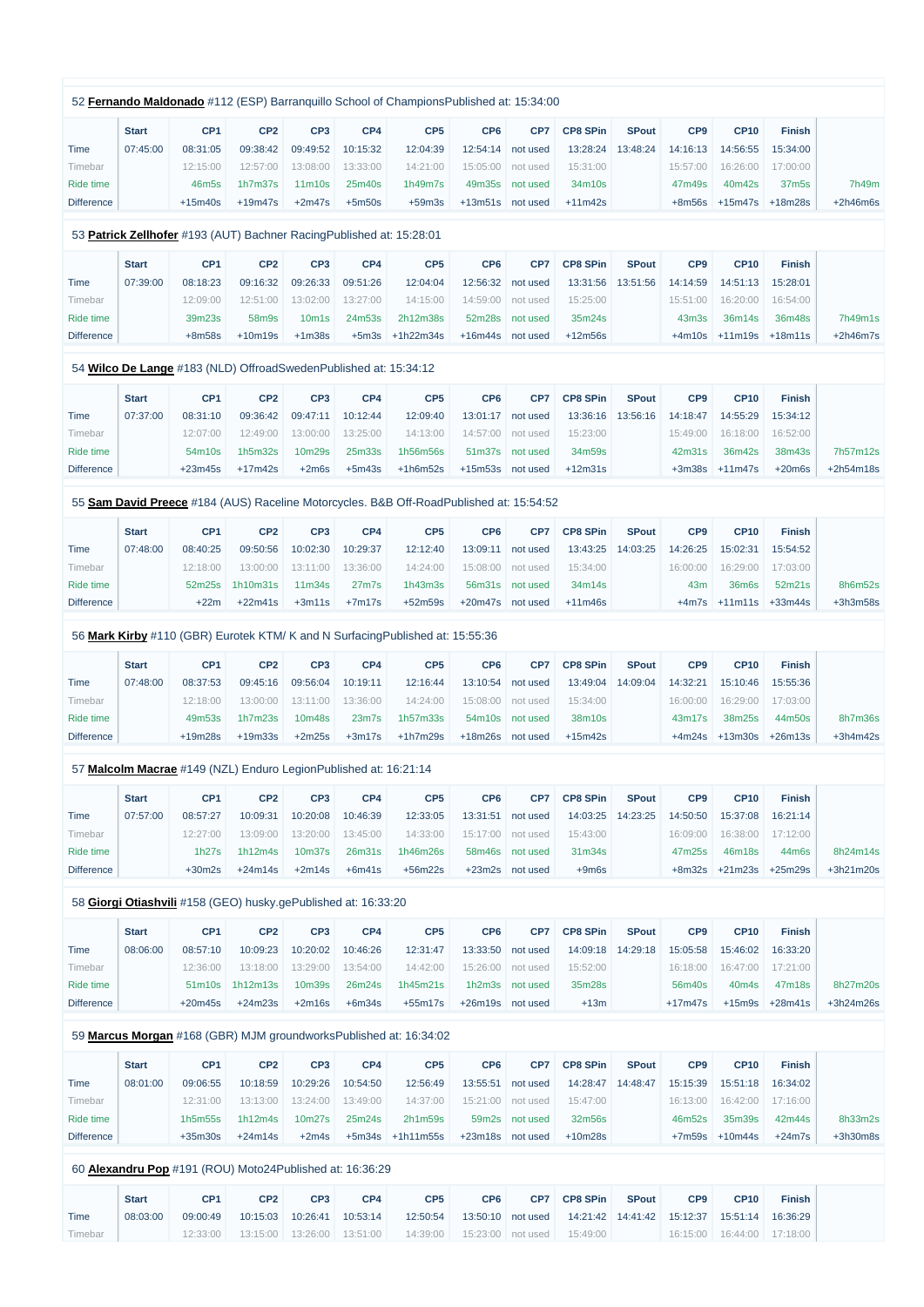| Ride time         |              | 57m49s          | 1h14m14s                                                        | 11m38s          | 26m33s   | 1h57m40s                                                                               | 59m16s           | not used        | 31m32s          |              | 50m55s          | 38m37s             | 45m15s             | 8h33m29s    |
|-------------------|--------------|-----------------|-----------------------------------------------------------------|-----------------|----------|----------------------------------------------------------------------------------------|------------------|-----------------|-----------------|--------------|-----------------|--------------------|--------------------|-------------|
| <b>Difference</b> |              | $+27m24s$       | $+26m24s$                                                       | $+3m15s$        | $+6m43s$ | $+1h7m36s$                                                                             | $+23m32s$        | not used        | $+9m4s$         |              | $+12m2s$        | $+13m42s$          | $+26m38s$          | +3h30m35s   |
|                   |              |                 |                                                                 |                 |          |                                                                                        |                  |                 |                 |              |                 |                    |                    |             |
|                   |              |                 | 61 Vogel Marcel #180 (CHE) ORTPPublished at: 16:33:16           |                 |          |                                                                                        |                  |                 |                 |              |                 |                    |                    |             |
|                   | <b>Start</b> | CP <sub>1</sub> | CP <sub>2</sub>                                                 | CP <sub>3</sub> | CP4      | CP <sub>5</sub>                                                                        | CP <sub>6</sub>  | CP7             | <b>CP8 SPin</b> | <b>SPout</b> | CP <sub>9</sub> | <b>CP10</b>        | <b>Finish</b>      |             |
| <b>Time</b>       | 07:54:00     | 08:47:52        | 09:57:57                                                        | 10:08:49        | 10:35:07 | 12:25:28                                                                               | 13:27:35         | not used        | 14:03:07        | 14:23:07     | 14:51:45        | 15:40:13           | 16:33:16           |             |
| Timebar           |              | 12:24:00        | 13:06:00                                                        | 13:17:00        | 13:42:00 | 14:30:00                                                                               | 15:14:00         | not used        | 15:40:00        |              | 16:06:00        | 16:35:00           | 17:09:00           |             |
| <b>Ride time</b>  |              | 53m52s          | 1h10m5s                                                         | 10m52s          | 26m18s   | 1h50m21s                                                                               | 1h2m7s           | not used        | 35m32s          |              | 48m38s          | 48m28s             | 53m3s              | 8h39m16s    |
| <b>Difference</b> |              | $+23m27s$       | $+22m15s$                                                       | $+2m29s$        | $+6m28s$ | $+1h17s$                                                                               | $+26m23s$        | not used        | $+13m4s$        |              | $+9m45s$        | $+23m33s$          | $+34m26s$          | +3h36m22s   |
|                   |              |                 |                                                                 |                 |          |                                                                                        |                  |                 |                 |              |                 |                    |                    |             |
|                   |              |                 |                                                                 |                 |          | 62 Jose Carbonell #113 (ARG) Solomototeam ArgentinaPublished at: 16:23:43              |                  |                 |                 |              |                 |                    |                    |             |
|                   | <b>Start</b> | CP <sub>1</sub> | CP <sub>2</sub>                                                 | CP <sub>3</sub> | CP4      | CP <sub>5</sub>                                                                        | CP <sub>6</sub>  | CP7             | <b>CP8 SPin</b> | <b>SPout</b> | CP <sub>9</sub> | <b>CP10</b>        | <b>Finish</b>      |             |
| <b>Time</b>       | 07:43:00     | 08:28:37        | 09:38:20                                                        | 09:48:38        | 10:13:02 | 12:28:59                                                                               | 13:29:39         | not used        | 14:02:31        | 14:22:31     | 14:47:53        | 15:34:58           | 16:23:43           |             |
| Timebar           |              | 12:13:00        | 12:55:00                                                        | 13:06:00        | 13:31:00 | 14:19:00                                                                               | 15:03:00         | not used        | 15:29:00        |              | 15:55:00        | 16:24:00           | 16:58:00           |             |
| Ride time         |              | 45m37s          | 1h9m43s                                                         | 10m18s          | 24m24s   | 2h15m57s                                                                               | 1h40s            | not used        | 32m52s          |              | 45m22s          | 47m <sub>5s</sub>  | 48m45s             | 8h40m43s    |
| <b>Difference</b> |              | $+15m12s$       | $+21m53s$                                                       | $+1m55s$        | $+4m34s$ | $+1h25m53s$                                                                            | $+24m56s$        | not used        | $+10m24s$       |              | $+6m29s$        | $+22m10s$          | $+30m8s$           | $+3h37m49s$ |
|                   |              |                 |                                                                 |                 |          |                                                                                        |                  |                 |                 |              |                 |                    |                    |             |
|                   |              |                 |                                                                 |                 |          | 63 Diego Bauer #142 (GTM) Revolution Bikes GuatemalaPublished at: 16:36:35             |                  |                 |                 |              |                 |                    |                    |             |
|                   | <b>Start</b> | CP <sub>1</sub> | CP <sub>2</sub>                                                 | CP <sub>3</sub> | CP4      | CP <sub>5</sub>                                                                        | CP <sub>6</sub>  | CP7             | <b>CP8 SPin</b> | <b>SPout</b> | CP <sub>9</sub> | <b>CP10</b>        | <b>Finish</b>      |             |
| <b>Time</b>       | 07:55:00     | 08:47:57        | 10:03:14                                                        | 10:14:14        | 10:42:13 | 12:53:20                                                                               | 13:51:19         | not used        | 14:21:28        | 14:41:28     | 15:11:39        | 15:54:31           | 16:36:35           |             |
| Timebar           |              | 12:25:00        | 13:07:00                                                        | 13:18:00        | 13:43:00 | 14:31:00                                                                               | 15:15:00         | not used        | 15:41:00        |              | 16:07:00        | 16:36:00           | 17:10:00           |             |
| Ride time         |              | 52m57s          | 1h15m17s                                                        | 11 <sub>m</sub> | 27m59s   | 2h11m7s                                                                                | 57m59s           | not used        | 30m9s           |              | 50m11s          | 42m52s             | 42m4s              | 8h41m35s    |
| <b>Difference</b> |              | $+22m32s$       | $+27m27s$                                                       | $+2m37s$        | $+8m9s$  | $+1h21m3s$                                                                             | $+22m15s$        | not used        | $+7m41s$        |              | $+11m18s$       | $+17m57s$          | $+23m27s$          | +3h38m41s   |
|                   |              |                 |                                                                 |                 |          |                                                                                        |                  |                 |                 |              |                 |                    |                    |             |
|                   |              |                 |                                                                 |                 |          | 64 Marcel Hasenauer #144 (AUT) Wuschz'n RiderPublished at: 16:33:02                    |                  |                 |                 |              |                 |                    |                    |             |
|                   | <b>Start</b> | CP <sub>1</sub> | CP <sub>2</sub>                                                 | CP <sub>3</sub> | CP4      | CP <sub>5</sub>                                                                        | CP <sub>6</sub>  | CP7             | <b>CP8 SPin</b> | <b>SPout</b> | CP <sub>9</sub> | <b>CP10</b>        | <b>Finish</b>      |             |
| <b>Time</b>       | 07:51:00     | 08:40:31        | 09:46:48                                                        | 09:58:04        | 10:26:29 | 12:25:42                                                                               | 13:27:29         | not used        | 14:03:01        | 14:23:01     | 14:51:55        | 15:40:19           | 16:33:02           |             |
| Timebar           |              | 12:21:00        | 13:03:00                                                        | 13:14:00        | 13:39:00 | 14:27:00                                                                               | 15:11:00         | not used        | 15:37:00        |              | 16:03:00        | 16:32:00           | 17:06:00           |             |
| Ride time         |              | 49m31s          | 1h6m17s                                                         | 11m16s          | 28m25s   | 1h59m13s                                                                               | 1h1m47s          | not used        | 35m32s          |              | 48m54s          | 48m24s             | 52m43s             | 8h42m2s     |
| <b>Difference</b> |              | $+19m6s$        | $+18m27s$                                                       | $+2m53s$        | $+8m35s$ | $+1h9m9s$                                                                              |                  | +26m3s not used | $+13m4s$        |              |                 | $+10m1s$ $+23m29s$ | $+34m6s$           | +3h39m8s    |
|                   |              |                 |                                                                 |                 |          | 65 Lukas Zehnder #175 (DEU) Endurides/MH-Motorräder/Team ZehnderPublished at: 16:26:49 |                  |                 |                 |              |                 |                    |                    |             |
|                   |              |                 |                                                                 |                 |          |                                                                                        |                  |                 |                 |              |                 |                    |                    |             |
|                   | <b>Start</b> | CP <sub>1</sub> | CP <sub>2</sub>                                                 | CP <sub>3</sub> | CP4      | CP <sub>5</sub>                                                                        | CP <sub>6</sub>  | CP7             | <b>CP8 SPin</b> | <b>SPout</b> | CP <sub>9</sub> | <b>CP10</b>        | <b>Finish</b>      |             |
| <b>Time</b>       | 07:40:00     | 08:31:43        | 09:45:58                                                        | 09:56:42        | 10:22:59 | 12:29:06                                                                               | 13:31:20         | not used        | 14:06:19        | 14:26:19     | 14:52:39        | 15:39:03           | 16:26:49           |             |
| Timebar           |              | 12:10:00        | 12:52:00                                                        | 13:03:00        | 13:28:00 | 14:16:00                                                                               | 15:00:00         | not used        | 15:26:00        |              | 15:52:00        | 16:21:00           | 16:55:00           |             |
| Ride time         |              | 51m43s          | 1h14m15s                                                        | 10m44s          | 26m17s   | 2h6m7s                                                                                 | 1h2m14s          | not used        | 34m59s          |              | 46m20s          | 46m24s             | 47m46s             | 8h46m49s    |
| <b>Difference</b> |              | $+21m18s$       | $+26m25s$                                                       | $+2m21s$        | $+6m27s$ | $+1h16m3s$                                                                             | $+26m30s$        | not used        | $+12m31s$       |              | $+7m27s$        | $+21m29s$          | $+29m9s$           | +3h43m55s   |
|                   |              |                 | 66 Fritz Steger #174 (AUT) Wuschz'n RiderPublished at: 16:33:13 |                 |          |                                                                                        |                  |                 |                 |              |                 |                    |                    |             |
|                   | <b>Start</b> | CP <sub>1</sub> | CP <sub>2</sub>                                                 | CP <sub>3</sub> | CP4      | CP <sub>5</sub>                                                                        | CP <sub>6</sub>  | CP7             | <b>CP8 SPin</b> | <b>SPout</b> | CP <sub>9</sub> | <b>CP10</b>        | <b>Finish</b>      |             |
|                   |              |                 |                                                                 | 09:57:59        |          |                                                                                        |                  |                 |                 |              |                 |                    |                    |             |
| Time              | 07:46:00     | 08:40:21        | 09:46:43                                                        |                 | 10:26:25 | 12:25:23                                                                               | 13:27:24         | not used        | 14:02:57        | 14:22:57     | 14:51:41        | 15:40:07           | 16:33:13           |             |
| Timebar           |              | 12:16:00        | 12:58:00                                                        | 13:09:00        | 13:34:00 | 14:22:00                                                                               | 15:06:00         | not used        | 15:32:00        |              | 15:58:00        | 16:27:00           | 17:01:00           |             |
| Ride time         |              | 54m21s          | 1h6m22s                                                         | 11m16s          | 28m26s   | 1h58m58s                                                                               | 1h2m1s           | not used        | 35m33s          |              | 48m44s          | 48m26s             | 53 <sub>m</sub> 6s | 8h47m13s    |
| <b>Difference</b> |              | $+23m56s$       | $+18m32s$                                                       | $+2m53s$        | $+8m36s$ | $+1h8m54s$                                                                             | +26m17s not used |                 | $+13m5s$        |              | $+9m51s$        | $+23m31s$          | $+34m29s$          | +3h44m19s   |
|                   |              |                 |                                                                 |                 |          |                                                                                        |                  |                 |                 |              |                 |                    |                    |             |

## 67 **[Marc Holder](https://www.redbullromaniacs.com/for-competitors/profile/?e=rbr2019&b=151)** #151 (DEU) Team Pussy RacingPublished at: 16:47:46

|                   | <b>Start</b> | CP <sub>1</sub> | CP <sub>2</sub> | CP <sub>3</sub> | CP4      | CP <sub>5</sub> | CP <sub>6</sub> | CP7            | <b>CP8 SPin</b> | <b>SPout</b> | CP <sub>9</sub> | <b>CP10</b> | <b>Finish</b> |             |
|-------------------|--------------|-----------------|-----------------|-----------------|----------|-----------------|-----------------|----------------|-----------------|--------------|-----------------|-------------|---------------|-------------|
| Time              | 07:46:00     | 08:40:50        | 09:49:54        | 10:02:06        | 10:29:17 | 12:38:26        | 13:39:07        | not used       | 14:14:19        | 14:34:19     | 15:15:44        | 15:58:37    | 16:47:46      |             |
| Timebar           |              | 12:16:00        | 12:58:00        | 13:09:00        | 13:34:00 | 14:22:00        | 15:06:00        | not used       | 15:32:00        |              | 15:58:00        | 16:27:00    | 17:01:00      |             |
| Ride time         |              | 54m50s          | 1h9m4s          | 12m12s          | 27m11s   | 2h9m9s          |                 | 1h41s not used | 35m12s          |              | 1h1m25s         | 42m53s      | 49m9s         | 9h1m46s     |
| <b>Difference</b> |              | $+24m25s$       | $+21m14s$       | $+3m49s$        | $+7m21s$ | $+1h19m5s$      | $+24m57s$       | not used       | $+12m44s$       |              | $+22m32s$       | +17m58s     | $+30m32s$     | $+3h58m52s$ |

# 68 **[Mark De Lautour](https://www.redbullromaniacs.com/for-competitors/profile/?e=rbr2019&b=163)** #163 (NZL) Gibson Tyres NZPublished at: 17:13:19

|                   | <b>Start</b> | CP <sub>1</sub> | CP <sub>2</sub> | CP <sub>3</sub>    | CP4              | CP <sub>5</sub> | CP6       | CP <sub>7</sub> | <b>CP8 SPin</b> | <b>SPout</b> | CP <sub>9</sub> | <b>CP10</b>         | <b>Finish</b>                  |            |
|-------------------|--------------|-----------------|-----------------|--------------------|------------------|-----------------|-----------|-----------------|-----------------|--------------|-----------------|---------------------|--------------------------------|------------|
| Time              | 08:04:00     | 09:13:14        | 10:42:18        | 10:54:15           | 11:25:56         | 13:00:17        | 14:02:52  | not used        | 14:46:29        | 15:06:29     | 15:46:35        | 16:31:11            | 17:13:19                       |            |
| <u>Fimebar</u>    |              | 12:34:00        | 13:16:00        | 13:27:00           | 13:52:00         | 14:40:00        | 15:24:00  | not used        | 15:50:00        |              | 16:16:00        | 16:45:00            | 17:19:00                       |            |
| Ride time         |              | 1h9m14s         | 1h29m4s         | 11 <sub>m57s</sub> | 31m41s           | 1h34m21s        | 1h2m35s   | not used        | 43m37s          |              | $1h$ 6s         | 44m36s              | 42 <sub>m</sub> 8 <sub>s</sub> | 9h9m19s    |
| <b>Difference</b> |              | +38m49s         | $+41m14s$       |                    | $+3m34s +11m51s$ | +44m17s         | $+26m51s$ | not used        | $+21m9s$        |              |                 | $+21m13s$ $+19m41s$ | $+23m31s$                      | $+4h6m25s$ |

69 **[Matthias Reichmann](https://www.redbullromaniacs.com/for-competitors/profile/?e=rbr2019&b=152)** #152 (DEU) Team Pussy Racing MSC BräunlingenPublished at: 17:03:00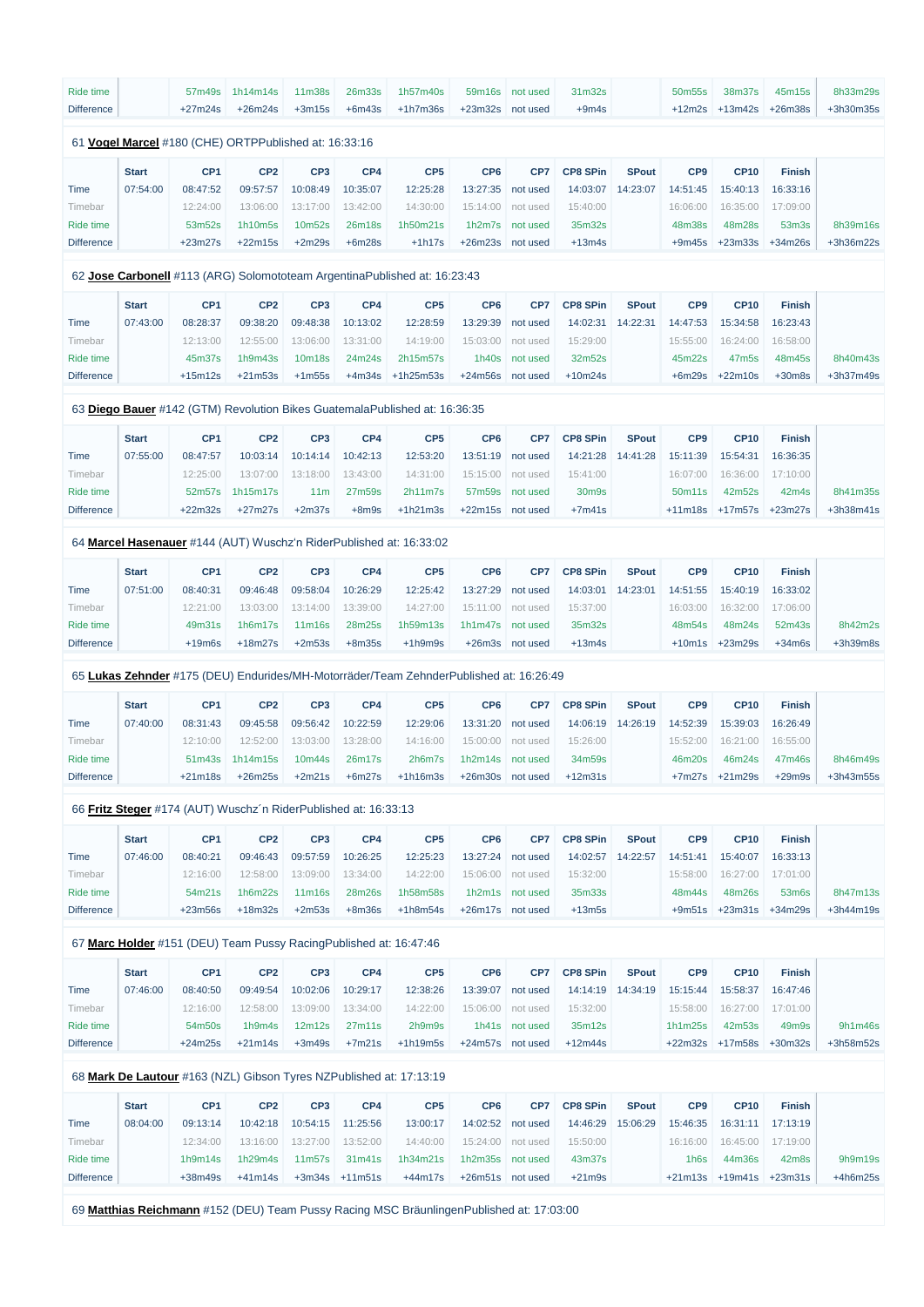|                   | <b>Start</b> | CP <sub>1</sub> | CP <sub>2</sub> | CP <sub>3</sub>                | CP <sub>4</sub>    | CP <sub>5</sub>      | CP <sub>6</sub>     | CP7            | <b>CP8 SPin</b> | <b>SPout</b> | CP <sub>9</sub> | <b>CP10</b> | <b>Finish</b>  |
|-------------------|--------------|-----------------|-----------------|--------------------------------|--------------------|----------------------|---------------------|----------------|-----------------|--------------|-----------------|-------------|----------------|
| Time              | 07:52:00     | 08:40:55        | 09:49:50        | 10:01:59                       | 10:29:23           | 12:38:37             | 13:39:17            | not used       | 14:13:51        | 14:33:51     | 15:15:35        | 15:58:32    | 17:03:00       |
| Timebar           |              | 12:22:00        | 13:04:00        |                                | 13:15:00  13:40:00 | 14:28:00             | 15:12:00   not used |                | 15:38:00        |              | 16:04:00        | 16:33:00    | 17:07:00       |
| Ride time         |              | 48m55s          | 1h8m55s         | 12 <sub>m</sub> 9 <sub>s</sub> | 27m24s             | 2h9m14s              |                     | 1h40s not used | 34m34s          |              | 1h1m44s         |             | 42m57s 1h4m28s |
| <b>Difference</b> |              | +18m30s         | $+21m5s$        | $+3m46s$                       |                    | $+7m34s$ $+1h19m10s$ | +24m56s not used    |                | $+12m$ 6s       |              | $+22m51s$       | $+18m2s$    | +45m51s        |
|                   |              |                 |                 |                                |                    |                      |                     |                |                 |              |                 |             |                |

## 70 **[Henchoz Sullivan](https://www.redbullromaniacs.com/for-competitors/profile/?e=rbr2019&b=120)** #120 (CHE) pays d'enhautPublished at: 16:46:08

|                   | <b>Start</b> | CP <sub>1</sub> | CP <sub>2</sub> | CP <sub>3</sub> | CP <sub>4</sub>                | CP <sub>5</sub> | CP6      | CP <sub>7</sub> | <b>CP8 SPin</b> | <b>SPout</b> | CP <sub>9</sub>    | <b>CP10</b> | <b>Finish</b> |             |
|-------------------|--------------|-----------------|-----------------|-----------------|--------------------------------|-----------------|----------|-----------------|-----------------|--------------|--------------------|-------------|---------------|-------------|
| Time              | 07:33:00     | 08:21:14        | 09:42:07        | 09:54:00        | 10:21:09                       | 12:28:13        | 13:39:01 | not used        | 14:20:43        | 14:40:43     | 15:11:57           | 16:06:44    | 16:46:08      |             |
| Timebar           |              | 12:03:00        | 12:45:00        | 12:56:00        | 13:21:00                       | 14:09:00        | 14:53:00 | not used        | 15:19:00        |              | 15:45:00           | 16:14:00    | 16:48:00      |             |
| Ride time         |              | 48m14s          | 1h20m53s        | 11m53s          | 27 <sub>m</sub> 9 <sub>s</sub> | 2h7m4s          | 1h10m48s | not used        | 41m42s          |              | 51 <sub>m14s</sub> | 54m47s      | 39m24s        | 9h13m8s     |
| <b>Difference</b> |              | $+17m49s$       | $+33m3s$        | $+3m30s$        | $+7m19s$                       | $+1h17m$        | $+35m4s$ | not used        | $+19m14s$       |              | $+12m21s$          | $+29m52s$   | $+20m47s$     | $+4h10m14s$ |

## 71 **[James Stearns](https://www.redbullromaniacs.com/for-competitors/profile/?e=rbr2019&b=118)** #118 (USA) INSIDE ENDUROPublished at: 17:04:04

|                   | <b>Start</b> | CP <sub>1</sub> | CP <sub>2</sub> | CP <sub>3</sub>    | CP4      | CP <sub>5</sub> | CP <sub>6</sub> | CP <sub>7</sub> | <b>CP8 SPin</b>                | <b>SPout</b> | CP <sub>9</sub> | <b>CP10</b> | <b>Finish</b> |           |
|-------------------|--------------|-----------------|-----------------|--------------------|----------|-----------------|-----------------|-----------------|--------------------------------|--------------|-----------------|-------------|---------------|-----------|
| Time              | 07:49:00     | 08:46:37        | 10:13:11        | 10:24:49           | 10:51:46 | 12:56:42        | 13:55:02        | not used        | 14:28:03                       | 14:48:03     | 15:20:49        | 16:12:14    | 17:04:04      |           |
| Fimebar           |              | 12:19:00        | 13:01:00        | 13:12:00           | 13:37:00 | 14:25:00        | 15:09:00        | not used        | 15:35:00                       |              | 16:01:00        | 16:30:00    | 17:04:00      |           |
| Ride time         |              | 57m37s          | 1h26m34s        | 11 <sub>m38s</sub> | 26m57s   | 2h4m56s         | 58m20s          | not used        | 33 <sub>m</sub> 1 <sub>s</sub> |              | 52m46s          | 51m25s      | $+1h35m$      | 8h23m14s  |
| <b>Difference</b> |              | +27m12s         | $+38m44s$       | $+3m15s$           | $+7m7s$  | +1h14m52s       | $+22m36s$       | not used        | $+10m33s$                      |              | $+13m53s$       | $+26m30s$   | $+18m37s$     | +4h55m20s |

AB | 95 min. timebar penalty; | Total time: 9h58m14s

## 72 **[José Manuel Paz](https://www.redbullromaniacs.com/for-competitors/profile/?e=rbr2019&b=148)** #148 (ARG) Solomoto Team Argentina

| <b>Start</b> | CP <sub>1</sub> | CP <sub>2</sub> | CP <sub>3</sub>   | CP4      | CP <sub>5</sub> | CP <sub>6</sub>    | CP <sub>7</sub> | <b>CP8 SPin</b> | <b>SPout</b> | CP <sub>9</sub> | <b>CP10</b> | <b>Finish</b> |             |
|--------------|-----------------|-----------------|-------------------|----------|-----------------|--------------------|-----------------|-----------------|--------------|-----------------|-------------|---------------|-------------|
| 07:51:00     | 08:37:08        | 09:38:26        | 09:48:30          | 10:13:19 | 12:05:44        | 13:04:49           | not used        | 13:43:48        | 14:03:48     | ۰               |             |               |             |
|              | 12:21:00        | 13:03:00        | 13:14:00          | 13:39:00 | 14:27:00        | 15:11:00           | not used        | 15:37:00        |              | 16:03:00        | 16:32:00    | 17:06:00      |             |
|              | 46m8s           | 1h1m18s         | 10 <sub>m4s</sub> | 24m49s   | 1h52m25s        | 59 <sub>m</sub> 5s | not used        | 38m59s          |              |                 |             |               | 5h52m48s    |
|              | $+15m43s$       | $+13m28s$       | $+1m41s$          | $+4m59s$ | $+1h2m21s$      | $+23m21s$          | not used        | $+16m31s$       |              |                 |             |               | $+6h34m54s$ |
|              |                 |                 |                   |          |                 |                    |                 |                 |              |                 |             |               |             |

AB | 345 min. timebar penalty; | Total time: 11h37m48s

## 73 **[Jason Kozinsky](https://www.redbullromaniacs.com/for-competitors/profile/?e=rbr2019&b=199)** #199 (ZAF) The Roost KTM

|                   | <b>Start</b> | CP <sub>1</sub> | CP <sub>2</sub> | CP <sub>3</sub>    | CP4      | CP <sub>5</sub> | CP <sub>6</sub> | CP7      | <b>CP8 SPin</b> | <b>SPout</b> | CP <sub>9</sub> | <b>CP10</b> | <b>Finish</b> |             |
|-------------------|--------------|-----------------|-----------------|--------------------|----------|-----------------|-----------------|----------|-----------------|--------------|-----------------|-------------|---------------|-------------|
| Time              | 07:52:00     | 08:48:18        | 10:07:23        | 10:20:29           | 10:48:46 | 12:53:44        | 13:54:57        | not used | 14:33:07        | 14:53:07     |                 |             |               |             |
| Fimebar           |              | 12:22:00        | 13:04:00        | 13:15:00           | 13:40:00 | 14:28:00        | 15:12:00        | not used | 15:38:00        |              | 16:04:00        | 16:33:00    | 17:07:00      |             |
| Ride time         |              | 56m18s          | 1h19m5s         | 13 <sub>m</sub> 6s | 28m17s   | 2h4m58s         | 1h1m13s         | not used | 38m10s          |              |                 |             |               |             |
| <b>Difference</b> |              | $+25m53s$       | $+31m15s$       | $+4m43s$           | $+8m27s$ | +1h14m54s       | $+25m29s$       | not used | $+15m42s$       |              |                 | . .         |               | $+7h23m13s$ |

AB | 345 min. timebar penalty; | Total time: 12h26m7s

## 74 **[Alexandr Antipin](https://www.redbullromaniacs.com/for-competitors/profile/?e=rbr2019&b=133)** #133 (RUS) EndurouralPublished at: 16:46:48

|                   | <b>Start</b> | CP <sub>1</sub> | CP <sub>2</sub> | CP <sub>3</sub>    | CP4      | CP <sub>5</sub> | CP <sub>6</sub> | CP <sub>7</sub> | <b>CP8 SPin</b>    | <b>SPout</b> | CP <sub>9</sub> | <b>CP10</b> | <b>Finish</b> |             |
|-------------------|--------------|-----------------|-----------------|--------------------|----------|-----------------|-----------------|-----------------|--------------------|--------------|-----------------|-------------|---------------|-------------|
| Time              | 07:58:00     | 08:57:21        | 10:14:33        | 10:26:02           | 10:54:00 | 13:08:44        | 14:14:17        | not used        | 15:15:05  15:35:05 |              | 16:10:21        |             | 16:46:48      |             |
| Fimebar           |              | 12:28:00        | 13:10:00        | 13:21:00           | 13:46:00 | 14:34:00        | 15:18:00        | not used        | 15:44:00           |              | 16:10:00        | 16:39:00    | 17:13:00      |             |
| Ride time         |              |                 | 59m21s 1h17m12s | 11 <sub>m29s</sub> | 27m58s   | 2h14m44s        | 1h5m33s         | not used        | 1h48s              |              |                 |             |               | 7h17m5s     |
| <b>Difference</b> |              | $+28m56s$       | $+29m22s$       | $+3m6s$            | $+8m8s$  | +1h24m40s       | +29m49s         | not used        | $+38m20s$          |              | $+38m53s$       |             | $+18m37s$     | $+7h59m11s$ |

AB | 345 min. timebar penalty; | Total time: 13h2m5s

## 75 **[Fabien Choffat](https://www.redbullromaniacs.com/for-competitors/profile/?e=rbr2019&b=111)** #111 (CHE) Mc jura

|                   | <b>Start</b> | CP <sub>1</sub>                                       | CP <sub>2</sub> | CP <sub>3</sub>    | CP4      | CP <sub>5</sub>      | CP <sub>6</sub> | CP7      | <b>CP8 SPin</b> | <b>SPout</b> | CP <sub>9</sub>          | <b>CP10</b> | <b>Finish</b> |            |
|-------------------|--------------|-------------------------------------------------------|-----------------|--------------------|----------|----------------------|-----------------|----------|-----------------|--------------|--------------------------|-------------|---------------|------------|
| Time              | 07:54:00     | 08:44:41                                              | 10:04:26        | 10:16:01           | 10:43:08 | 13:03:49             | 14:15:39        | not used | 15:15:10        | 15:35:10     | $\overline{\phantom{a}}$ |             |               |            |
| Timebar           |              | 12:24:00                                              | 13:06:00        | 13:17:00           | 13:42:00 | 14:30:00             | 15:14:00        | not used | 15:40:00        |              | 16:06:00                 | 16:35:00    | 17:09:00      |            |
| Ride time         |              | 50m41s                                                | 1h19m45s        | 11 <sub>m35s</sub> | 27m7s    | 2h20m41s             | 1h11m50s        | not used | 59m31s          |              | ۰                        |             |               | 7h21m10s   |
| <b>Difference</b> |              | $+20m16s$                                             | $+31m55s$       | $+3m12s$           |          | $+7m17s$ $+1h30m37s$ | $+36m6s$        | not used | $+37m3s$        |              | $\sim$                   | ٠           |               | $+8h3m16s$ |
|                   |              | AB   345 min. timebar penalty;   Total time: 13h6m10s |                 |                    |          |                      |                 |          |                 |              |                          |             |               |            |
|                   |              |                                                       |                 |                    |          |                      |                 |          |                 |              |                          |             |               |            |
|                   |              | 76 Roberto Quintanilla #165 (MEX) Beta Mexico         |                 |                    |          |                      |                 |          |                 |              |                          |             |               |            |
|                   | <b>Start</b> | CP <sub>1</sub>                                       | CP <sub>2</sub> | CP <sub>3</sub>    | CP4      | CP <sub>5</sub>      | CP <sub>6</sub> | CP7      | <b>CP8 SPin</b> | <b>SPout</b> | CP <sub>9</sub>          | <b>CP10</b> | <b>Finish</b> |            |
| <b>Time</b>       | 07:49:00     | 08:42:59                                              | 10:07:40        | 10:20:23           | 10:49:45 | 12:56:55             | 14:00:39        | not used | 15:11:27        | 15:31:27     | 16:15:45                 |             |               |            |
| Timebar           |              | 12:19:00                                              | 13:01:00        | 13:12:00           | 13:37:00 | 14:25:00             | 15:09:00        | not used | 15:35:00        |              | 16:01:00                 | 16:30:00    | 17:04:00      |            |
| Ride time         |              | 53m59s                                                | 1h24m41s        | 12m43s             | 29m22s   | 2h7m10s              | 1h3m44s         | not used | 1h10m48s        |              |                          |             |               | 7h22m27s   |
| <b>Difference</b> |              | $+23m34s$                                             | $+36m51s$       | $+4m20s$           | $+9m32s$ | $+1h17m6s$           | $+28m$          | not used | $+48m20s$       |              | $+38m53s$                |             |               | $+8h4m33s$ |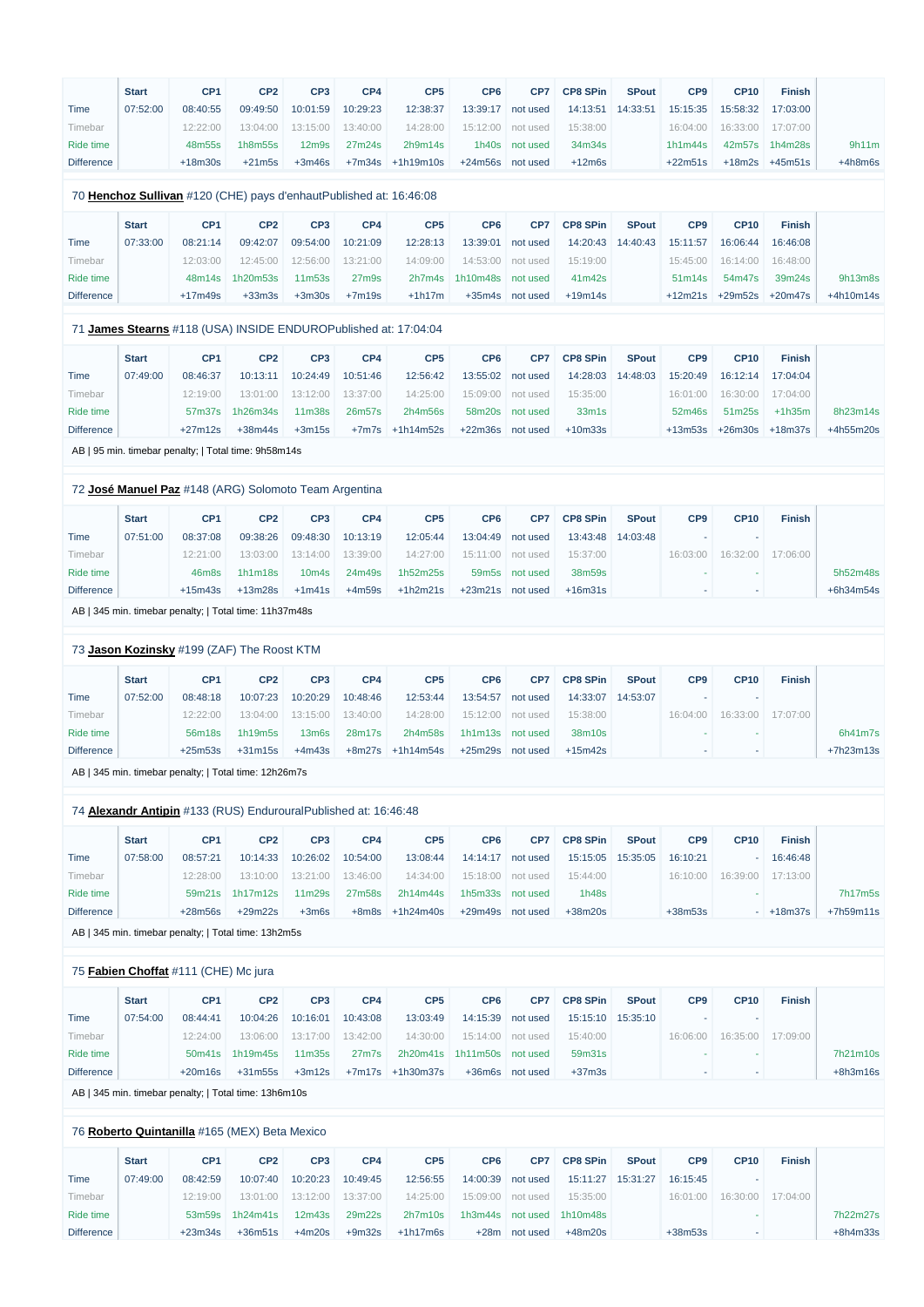#### AB | 345 min. timebar penalty; | Total time: 13h7m27s

## 77 **[Vitalii Iakovenko](https://www.redbullromaniacs.com/for-competitors/profile/?e=rbr2019&b=124)** #124 (UKR)

| <b>Start</b> | CP <sub>1</sub> | CP <sub>2</sub> | CP <sub>3</sub>    | CP4                | CP <sub>5</sub>   | CP <sub>6</sub> | CP <sub>7</sub> | <b>CP8 SPin</b> | <b>SPout</b> | CP <sub>9</sub>          | <b>CP10</b> | <b>Finish</b> |            |
|--------------|-----------------|-----------------|--------------------|--------------------|-------------------|-----------------|-----------------|-----------------|--------------|--------------------------|-------------|---------------|------------|
| 08:04:00     | 09:16:40        | 10:42:41        | 10:54:08           | 11:24:12           | 13:18:15          | 14:27:55        | not used        | 15:26:44        | 15:46:44     |                          |             |               |            |
|              | 12:34:00        | 13:16:00        | 13:27:00           | 13:52:00           | 14:40:00          | 15:24:00        |                 | 15:50:00        |              | 16:16:00                 | 16:45:00    | 17:19:00      |            |
|              | 1h12m40s        | 1h26m1s         | 11 <sub>m27s</sub> | 30 <sub>m</sub> 4s | 1h54m3s           | 1h9m40s         | not used        | 58m49s          |              | $\overline{\phantom{a}}$ |             |               | 7h22m44s   |
|              | $+42m15s$       | $+38m11s$       |                    |                    | +1h3m59s          | $+33m56s$       | not used        | $+36m21s$       |              |                          |             |               | $+8h4m50s$ |
|              |                 |                 |                    |                    | $+3m4s$ $+10m14s$ |                 |                 | not used        |              |                          |             |               |            |

AB | 345 min. timebar penalty; | Total time: 13h7m44s

## 78 **[Felix Straube](https://www.redbullromaniacs.com/for-competitors/profile/?e=rbr2019&b=126)** #126 (ARG) Solomoto Team Argentina

|                   | <b>Start</b> | CP <sub>1</sub> | CP <sub>2</sub>    | CP <sub>3</sub>                 | CP <sub>4</sub> | CP <sub>5</sub> | CP6       | CP7      | <b>CP8 SPin</b> | <b>SPout</b> | CP <sub>9</sub> | <b>CP10</b> | <b>Finish</b> |  |
|-------------------|--------------|-----------------|--------------------|---------------------------------|-----------------|-----------------|-----------|----------|-----------------|--------------|-----------------|-------------|---------------|--|
| Time              | 07:57:00     | 08:59:17        | 10:16:40           | 10:30:03                        | 10:57:32        | 13:11:54        | 14:21:13  | not used | 15:21:37        | 15:41:37     |                 |             |               |  |
| Fimebar           |              | 12:27:00        | 13:09:00           | 13:20:00                        | 13:45:00        | 14:33:00        | 15:17:00  | not used | 15:43:00        |              | 16:09:00        | 16:38:00    | 17:12:00      |  |
| Ride time         |              |                 | $1h2m17s$ 1h17m23s | 13 <sub>m</sub> 23 <sub>s</sub> | 27m29s          | 2h14m22s        | 1h9m19s   | not used | 1h24s           |              |                 |             |               |  |
| <b>Difference</b> |              | $+31m52s$       | $+29m33s$          | +5m                             | +7m39s          | +1h24m18s       | $+33m35s$ | not used | $+37m56s$       |              | . .             |             |               |  |

AB | 345 min. timebar penalty; | Total time: 13h9m37s

## 79 **[Mark Newton](https://www.redbullromaniacs.com/for-competitors/profile/?e=rbr2019&b=200)** #200 (NZL) Forest trail events

|                   | <b>Start</b> | CP <sub>1</sub> | CP <sub>2</sub>    | CP <sub>3</sub> | CP4               | CP <sub>5</sub>      | CP <sub>6</sub> | CP <sub>7</sub> | <b>CP8 SPin</b> | <b>SPout</b>      | CP <sub>9</sub> | CP <sub>10</sub>    | <b>Finish</b> |           |
|-------------------|--------------|-----------------|--------------------|-----------------|-------------------|----------------------|-----------------|-----------------|-----------------|-------------------|-----------------|---------------------|---------------|-----------|
| Time              | 08:00:00     | 09:07:47        | 10:25:05           | 10:37:34        | 11:04:40          | 13:15:35             | 14:18:47        | not used        |                 | 15:22:05 15:42:05 | 16:12:16        |                     |               |           |
| Timebar           |              | 12:30:00        | 13:12:00           | 13:23:00        | 13:48:00          | 14:36:00             | 15:20:00        | not used        | 15:46:00        |                   |                 | $16:12:00$ 16:41:00 | 17:15:00      |           |
| Ride time         |              |                 | $1h7m47s$ 1h17m18s | 12m29s          | 27 <sub>m6s</sub> | 2h10m55s             | 1h3m12s         | not used        | 1h3m18s         |                   |                 |                     |               | 7h22m5s   |
| <b>Difference</b> |              | $+37m22s$       | $+29m28s$          | +4m6s           |                   | $+7m16s$ $+1h20m51s$ | +27m28s         | not used        | +40m50s         |                   | $+38m53s$       |                     |               | +8h10m34s |

AB | 345 min. timebar penalty; | Total time: 13h13m28s

## 80 **[Rafal Czech](https://www.redbullromaniacs.com/for-competitors/profile/?e=rbr2019&b=155)** #155 (POL)

|                   | <b>Start</b> | CP <sub>1</sub> | CP <sub>2</sub> | CP <sub>3</sub> | CP4      | CP <sub>5</sub> | CP <sub>6</sub> | CP7      | <b>CP8 SPin</b> | <b>SPout</b> | CP <sub>9</sub>          | <b>CP10</b> | <b>Finish</b> |           |
|-------------------|--------------|-----------------|-----------------|-----------------|----------|-----------------|-----------------|----------|-----------------|--------------|--------------------------|-------------|---------------|-----------|
| Time              | 08:13:00     | 09:23:35        | 10:35:55        | 11:06:03        | 11:35:48 | 13:25:59        | 14:31:16        | not used | 16:06:38        | 16:26:38     |                          |             |               |           |
| Fimebar           |              | 12:43:00        | 13:25:00        | 13:36:00        | 14:01:00 | 14:49:00        | 15:33:00        | not used | 15:59:00        |              | 16:25:00                 | 16:54:00    | 17:28:00      |           |
| Ride time         |              | 1h10m35s        | 1h12m20s        | 30m8s           | 29m45s   | 1h50m11s        | 1h5m17s         | not used |                 |              |                          |             |               | 6h18m16s  |
| <b>Difference</b> |              | $+40m10s$       | $+24m30s$       | +21m45s         | $+9m55s$ | $+1h7s$         | $+29m33s$       | not used | $+22m28s$       |              | $\overline{\phantom{a}}$ |             |               | +9h10m22s |

AB | 475 min. timebar penalty; | Total time: 14h13m16s

|                   |              | 81 Piotr Urbanski #156 (POL) |                 |                    |          |                 |                 |          |                 |              |                          |             |               |             |
|-------------------|--------------|------------------------------|-----------------|--------------------|----------|-----------------|-----------------|----------|-----------------|--------------|--------------------------|-------------|---------------|-------------|
|                   | <b>Start</b> | CP <sub>1</sub>              | CP <sub>2</sub> | CP <sub>3</sub>    | CP4      | CP <sub>5</sub> | CP <sub>6</sub> | CP7      | <b>CP8 SPin</b> | <b>SPout</b> | CP <sub>9</sub>          | <b>CP10</b> | <b>Finish</b> |             |
| Time              | 08:12:00     | 09:23:40                     | 10:52:25        | 11:05:54           | 11:36:02 | 13:25:35        | 14:31:28        | not used | 16:06:30        | 16:26:30     | $\overline{\phantom{a}}$ |             |               |             |
| Timebar           |              | 12:42:00                     | 13:24:00        | 13:35:00           | 14:00:00 | 14:48:00        | 15:32:00        | not used | 15:58:00        |              | 16:24:00                 | 16:53:00    | 17:27:00      |             |
| Ride time         |              | 1h11m40s                     | 1h28m45s        | 13 <sub>m29s</sub> | 30m8s    | 1h49m33s        | 1h5m53s         | not used |                 |              | ۰                        |             |               | 6h19m28s    |
| <b>Difference</b> |              | $+41m15s$                    | $+40m55s$       | $+5m6s$            | +10m18s  | +59m29s         | $+30m9s$        | not used | $+22m28s$       |              | $\sim$                   |             |               | $+9h11m34s$ |

AB | 475 min. timebar penalty; | Total time: 14h14m28s

## 82 **[Evgeny Kosukhin](https://www.redbullromaniacs.com/for-competitors/profile/?e=rbr2019&b=132)** #132 (RUS) Enduro Ural

|      | <b>Start</b> | CP <sub>1</sub> | CP <sub>2</sub> | CP <sub>3</sub>              | CP4 | CP <sub>5</sub> | CP <sub>6</sub> | CP7      | <b>CP8 SPin</b> | <b>SPout</b> | CP <sub>9</sub> | <b>CP10</b> | <b>Finish</b> |
|------|--------------|-----------------|-----------------|------------------------------|-----|-----------------|-----------------|----------|-----------------|--------------|-----------------|-------------|---------------|
| Time | 07:58:00     | 08:57:16        |                 | 10:14:56  10:25:55  10:53:52 |     | 13:16:36        | 14:23:23        | not used |                 |              |                 |             |               |

| Timebar           | 12:28:00 | $13:10:00$ $13:21:00$ $13:46:00$ |          |               |                 | 14:34:00 15:18:00 not used | 15:44:00 |  | 16:10:00 16:39:00 17:13:00 |           |
|-------------------|----------|----------------------------------|----------|---------------|-----------------|----------------------------|----------|--|----------------------------|-----------|
| Ride time         |          | $59m16s$ 1h17m40s                |          | 10m59s 27m57s | 2h22m44s        | 1h6m47s not used           |          |  |                            | 6h25m23s  |
| <b>Difference</b> | +28m51s  | $+29m50s$                        | $+2m36s$ |               | +8m7s +1h32m40s | +31m3s not used            |          |  |                            | +9h17m29s |

AB | 475 min. timebar penalty; | Total time: 14h20m23s

## 83 **[Avramescu Razvan](https://www.redbullromaniacs.com/for-competitors/profile/?e=rbr2019&b=108)** #108 (ROU) GO RACING

|                   | <b>Start</b> | CP <sub>1</sub> | CP <sub>2</sub> | CP <sub>3</sub>    | CP <sub>4</sub> | CP <sub>5</sub> | CP <sub>6</sub> | CP7      | <b>CP8 SPin</b> | <b>SPout</b> | CP <sub>9</sub>          | <b>CP10</b> | <b>Finish</b> |             |
|-------------------|--------------|-----------------|-----------------|--------------------|-----------------|-----------------|-----------------|----------|-----------------|--------------|--------------------------|-------------|---------------|-------------|
| Time              | 08:07:00     | 09:02:16        | 10:32:01        | 10:43:23           | 11:10:45        | 13:18:53        | 14:38:35        | not used |                 |              | $\overline{\phantom{a}}$ |             |               |             |
| Timebar           |              | 12:37:00        | 13:19:00        | 13:30:00           | 13:55:00        | 14:43:00        | 15:27:00        | not used | 15:53:00        |              | 16:19:00                 | 16:48:00    | 17:22:00      |             |
| Ride time         |              |                 | 55m16s 1h29m45s | 11 <sub>m22s</sub> | 27m22s          | 2h8m8s          | 1h19m42s        | not used |                 |              |                          |             |               | 6h31m35s    |
| <b>Difference</b> |              | $+24m51s$       | +41m55s         | $+2m59s$           | $+7m32s$        | +1h18m4s        | +43m58s         | not used |                 |              | $\overline{\phantom{a}}$ |             |               | $+9h23m41s$ |

AB | 475 min. timebar penalty; | Total time: 14h26m35s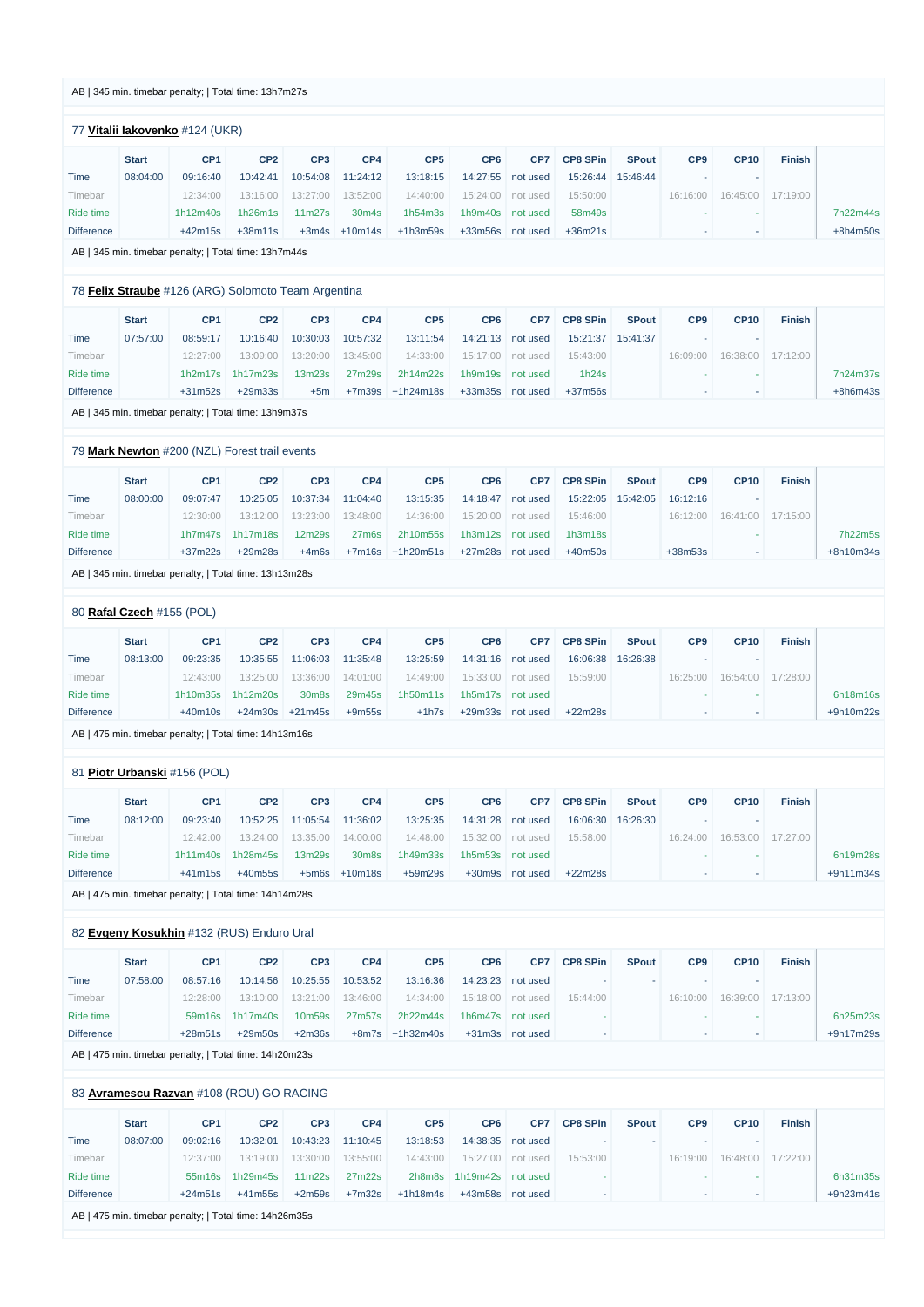|                      | <b>Start</b> | CP <sub>1</sub>               | CP <sub>2</sub>                                               | CP <sub>3</sub>    | CP4                | CP <sub>5</sub>       | CP <sub>6</sub> | CP7                      | <b>CP8 SPin</b> | <b>SPout</b> | CP9             | <b>CP10</b>              | <b>Finish</b> |            |
|----------------------|--------------|-------------------------------|---------------------------------------------------------------|--------------------|--------------------|-----------------------|-----------------|--------------------------|-----------------|--------------|-----------------|--------------------------|---------------|------------|
| Time                 | 08:03:00     | 09:31:31                      | 10:59:53                                                      | 11:11:47           | 11:38:51           | 13:58:35              | 17:42:18        | not used                 |                 |              |                 | ч.                       |               |            |
| Timebar              |              | 12:33:00                      | 13:15:00                                                      | 13:26:00           | 13:51:00           | 14:39:00              | 15:23:00        | not used                 | 15:49:00        |              | 16:15:00        | 16:44:00                 | 17:18:00      |            |
| <b>Ride time</b>     |              | 1h28m31s                      | 1h28m22s                                                      | 11m54s<br>$+3m31s$ | 27 <sub>m4s</sub>  | 2h19m44s              |                 | not used                 |                 |              |                 |                          |               | 5h55m35s   |
| <b>Difference</b>    |              | $+58m6s$                      | $+40m32s$                                                     |                    | $+7m14s$           | +1h29m40s             | $+35m44s$       | not used                 |                 |              | $\sim$          | $\overline{\phantom{a}}$ |               | +12h27m41s |
|                      |              |                               | AB   695 min. timebar penalty;   Total time: 17h30m35s        |                    |                    |                       |                 |                          |                 |              |                 |                          |               |            |
|                      |              | 85 Nicola Casolari #166 (ITA) |                                                               |                    |                    |                       |                 |                          |                 |              |                 |                          |               |            |
|                      | <b>Start</b> | CP <sub>1</sub>               | CP <sub>2</sub>                                               | CP <sub>3</sub>    | CP4                | CP <sub>5</sub>       | CP <sub>6</sub> | CP7                      | <b>CP8 SPin</b> | <b>SPout</b> | CP <sub>9</sub> | <b>CP10</b>              | <b>Finish</b> |            |
| Time                 | 08:10:00     | 09:27:03                      | 10:59:31                                                      | 11:11:31           | 11:39:45           | 14:09:30              |                 | not used                 |                 |              |                 |                          |               |            |
| Timebar              |              | 12:40:00                      | 13:22:00                                                      | 13:33:00           | 13:58:00           | 14:46:00              | 15:30:00        | not used                 | 15:56:00        |              | 16:22:00        | 16:51:00                 | 17:25:00      |            |
| <b>Ride time</b>     |              | 1h17m3s                       | 1h32m28s                                                      | 12m                | 28m14s             | 2h29m45s              |                 | not used                 |                 |              | ٠               |                          |               | 5h59m30s   |
| <b>Difference</b>    |              | $+46m38s$                     | $+44m38s$                                                     | $+3m37s$           | $+8m24s$           | $+1h39m41s$           |                 | - not used               |                 |              |                 |                          |               | +12h31m36s |
|                      |              |                               | AB   695 min. timebar penalty;   Total time: 17h34m30s        |                    |                    |                       |                 |                          |                 |              |                 |                          |               |            |
|                      |              |                               | 86 Mauricio Del Hierro #150 (PER) Nava Racing                 |                    |                    |                       |                 |                          |                 |              |                 |                          |               |            |
|                      | <b>Start</b> | CP <sub>1</sub>               | CP <sub>2</sub>                                               | CP <sub>3</sub>    | CP4                | CP <sub>5</sub>       | CP <sub>6</sub> | CP7                      | <b>CP8 SPin</b> | <b>SPout</b> | CP <sub>9</sub> | <b>CP10</b>              | <b>Finish</b> |            |
| Time                 | 08:09:00     | 09:16:56                      | 10:38:40                                                      | 10:51:23           | 11:21:37           | 14:16:12              | 17:42:24        | not used                 |                 |              |                 |                          |               |            |
| Timebar              |              | 12:39:00                      | 13:21:00                                                      | 13:32:00           | 13:57:00           | 14:45:00              | 15:29:00        | not used                 | 15:55:00        |              | 16:21:00        | 16:50:00                 | 17:24:00      |            |
| <b>Ride time</b>     |              | 1h7m56s                       | 1h21m44s                                                      | 12m43s             | 30m14s             | 2h54m35s              |                 | not used                 |                 |              |                 |                          |               | 6h7m12s    |
| <b>Difference</b>    |              | $+37m31s$                     | $+33m54s$                                                     | $+4m20s$           | $+10m24s$          | $+2h4m31s$            | $+35m44s$       | not used                 | ÷               |              | $\sim$          |                          |               | +12h39m18s |
|                      |              |                               | AB   695 min. timebar penalty;   Total time: 17h42m12s        |                    |                    |                       |                 |                          |                 |              |                 |                          |               |            |
|                      |              |                               |                                                               |                    |                    |                       |                 |                          |                 |              |                 |                          |               |            |
|                      |              | 87 Carlos Yusty #143 (MEX)    |                                                               |                    |                    |                       |                 |                          |                 |              |                 |                          |               |            |
|                      | <b>Start</b> | CP <sub>1</sub>               | CP <sub>2</sub>                                               | CP <sub>3</sub>    | CP4                | CP <sub>5</sub>       | CP <sub>6</sub> | CP7                      | <b>CP8 SPin</b> | <b>SPout</b> | CP <sub>9</sub> | <b>CP10</b>              | <b>Finish</b> |            |
| Time                 | 08:10:00     | 09:29:19                      | 11:02:02                                                      | 11:13:36           | 11:41:02           | 14:20:08              |                 | not used                 | 16:53:12        | 17:13:12     | $\sim$          |                          |               |            |
| Timebar<br>Ride time |              | 12:40:00                      | 13:22:00                                                      | 13:33:00           | 13:58:00           | 14:46:00              | 15:30:00        | not used                 | 15:56:00        |              | 16:22:00        | 16:51:00                 | 17:25:00      | 6h10m8s    |
| <b>Difference</b>    |              | 1h19m19s<br>$+48m54s$         | 1h32m43s<br>$+44m53s$                                         | 11m34s<br>$+3m11s$ | 27m26s<br>$+7m36s$ | 2h39m6s<br>$+1h49m2s$ |                 | - not used<br>- not used | $+22m28s$       |              |                 |                          |               | +12h42m14s |
|                      |              |                               | AB   695 min. timebar penalty;   Total time: 17h45m8s         |                    |                    |                       |                 |                          |                 |              |                 |                          |               |            |
|                      |              |                               |                                                               |                    |                    |                       |                 |                          |                 |              |                 |                          |               |            |
|                      |              |                               | 88 Leeroy Verdegem #147 (FRA) New Cal Enduro                  |                    |                    |                       |                 |                          |                 |              |                 |                          |               |            |
|                      | <b>Start</b> | CP <sub>1</sub>               | CP <sub>2</sub>                                               | CP <sub>3</sub>    | CP4                | CP <sub>5</sub>       | CP <sub>6</sub> | CP7                      | <b>CP8 SPin</b> | <b>SPout</b> | CP <sub>9</sub> | <b>CP10</b>              | <b>Finish</b> |            |
| Time                 | 08:06:00     | 09:17:08                      | 10:38:58                                                      | 10:50:01           | 11:14:27           | 14:28:09              |                 | not used                 | 16:53:31        | 17:13:31     |                 |                          |               |            |
| Timebar              |              | 12:36:00                      | 13:18:00                                                      | 13:29:00           | 13:54:00           | 14:42:00              | 15:26:00        | not used                 | 15:52:00        |              | 16:18:00        | 16:47:00                 | 17:21:00      |            |
| Ride time            |              | 1h11m8s                       | 1h21m50s                                                      | 11 <sub>m3s</sub>  | 24m26s             | 3h13m42s              |                 | - not used               |                 |              |                 |                          |               | 6h22m9s    |
| <b>Difference</b>    |              | $+40m43s$                     | $+34m$                                                        | $+2m40s$           | $+4m36s$           | +2h23m38s             |                 | - not used               | $+22m28s$       |              |                 |                          |               | +12h54m15s |
|                      |              |                               | AB   695 min. timebar penalty;   Total time: 17h57m9s         |                    |                    |                       |                 |                          |                 |              |                 |                          |               |            |
|                      |              |                               | 89 Mykolas Paulavicius #140 (LTU) Moto-Adventures Racing Team |                    |                    |                       |                 |                          |                 |              |                 |                          |               |            |
|                      | <b>Start</b> | CP <sub>1</sub>               | CP <sub>2</sub>                                               | CP <sub>3</sub>    | CP4                | CP <sub>5</sub>       | CP <sub>6</sub> | CP7                      | <b>CP8 SPin</b> | <b>SPout</b> | CP <sub>9</sub> | <b>CP10</b>              | <b>Finish</b> |            |
| Time                 | 08:01:00     | 09:25:08                      | 10:49:32                                                      | 11:01:08           | 11:28:25           | 14:25:51              | 17:42:34        | not used                 |                 |              |                 | $\overline{\phantom{a}}$ |               |            |
| Timebar              |              | 12:31:00                      | 13:13:00                                                      | 13:24:00           | 13:49:00           | 14:37:00              | 15:21:00        | not used                 | 15:47:00        |              | 16:13:00        | 16:42:00                 | 17:16:00      |            |
| Ride time            |              | 1h24m8s                       | 1h24m24s                                                      | 11m36s             | 27m17s             | 2h57m26s              |                 | not used                 |                 |              |                 |                          |               | 6h24m51s   |
| <b>Difference</b>    |              | $+53m43s$                     | $+36m34s$                                                     | $+3m13s$           | $+7m27s$           | $+2h7m22s$            | $+35m44s$       | not used                 |                 |              |                 | ٠                        |               | +12h56m57s |
|                      |              |                               | AB   695 min. timebar penalty;   Total time: 17h59m51s        |                    |                    |                       |                 |                          |                 |              |                 |                          |               |            |
|                      |              |                               | 90 Ralf Dietze #141 (DEU) Maschinenbau Dietze                 |                    |                    |                       |                 |                          |                 |              |                 |                          |               |            |
|                      | <b>Start</b> | CP <sub>1</sub>               | CP <sub>2</sub>                                               | CP <sub>3</sub>    | CP4                | CP <sub>5</sub>       | CP <sub>6</sub> | CP7                      | <b>CP8 SPin</b> | <b>SPout</b> | CP <sub>9</sub> | <b>CP10</b>              | <b>Finish</b> |            |
|                      |              |                               |                                                               |                    |                    |                       |                 |                          |                 |              |                 |                          |               |            |
| Time                 | 08:07:00     | 09:18:55                      | 10:53:38                                                      | 11:07:54           | 11:39:35           | 14:33:02              |                 | - not used               | 16:53:05        | 17:13:05     | ٠               |                          |               |            |
| Timebar              |              | 12:37:00                      | 13:19:00                                                      | 13:30:00           | 13:55:00           | 14:43:00              |                 | 15:27:00   not used      | 15:53:00        |              | 16:19:00        | 16:48:00                 | 17:22:00      |            |
| <b>Ride time</b>     |              | 1h11m55s                      | 1h34m43s                                                      | 14m16s             | 31m41s             | 2h53m27s              |                 | - not used               |                 |              | $\sim$          |                          |               | 6h26m2s    |

AB | 695 min. timebar penalty; | Total time: 18h1m2s

91 **[Yossi Gutman](https://www.redbullromaniacs.com/for-competitors/profile/?e=rbr2019&b=171)** #171 (ISR) KTM Israel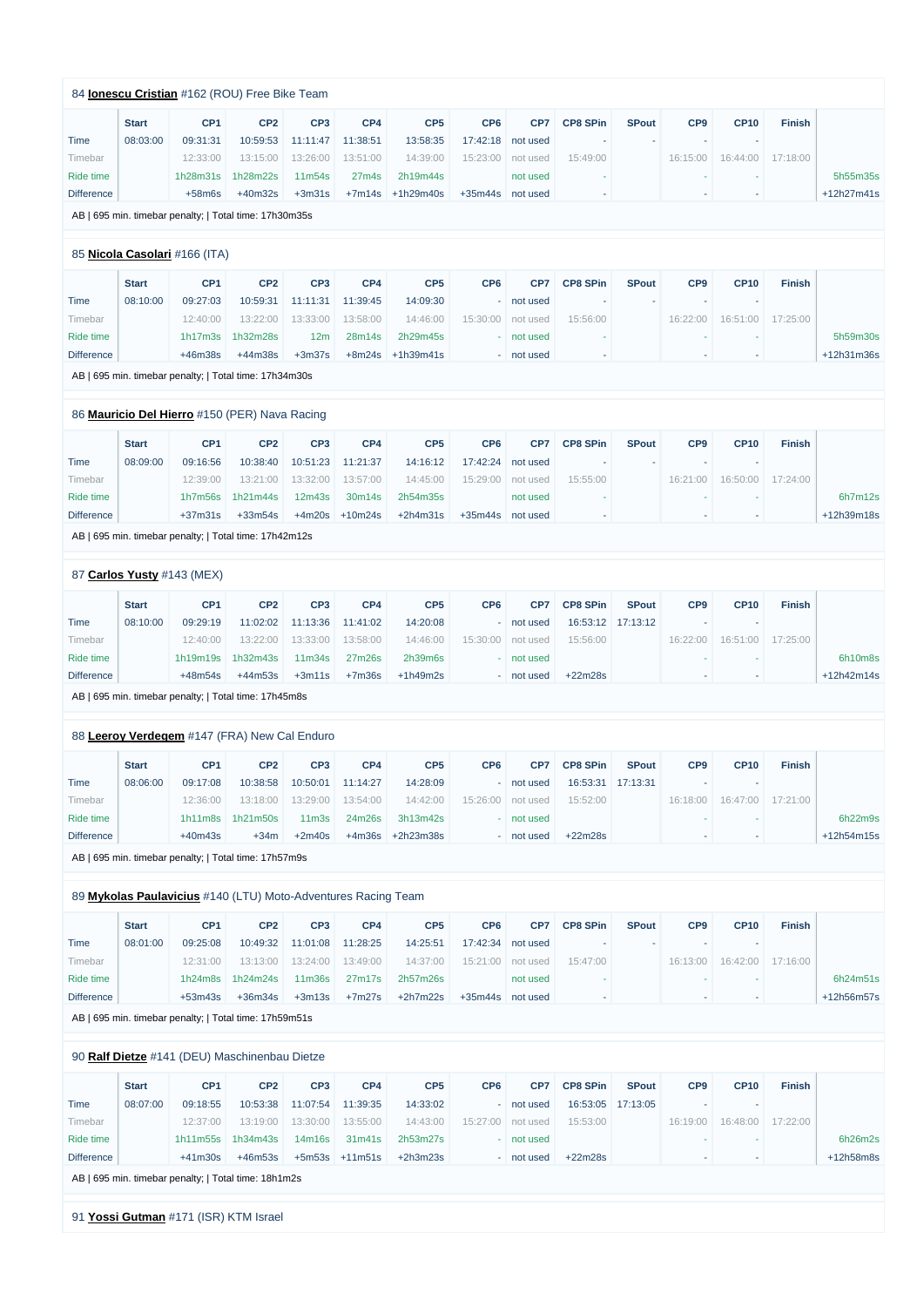|                   | <b>Start</b>                     | CP <sub>1</sub>                    | CP <sub>2</sub>                                           | CP <sub>3</sub> | CP4      | CP <sub>5</sub>                                                       | CP <sub>6</sub> | CP7        | <b>CP8 SPin</b> | <b>SPout</b> | CP <sub>9</sub> | <b>CP10</b> | <b>Finish</b> |            |
|-------------------|----------------------------------|------------------------------------|-----------------------------------------------------------|-----------------|----------|-----------------------------------------------------------------------|-----------------|------------|-----------------|--------------|-----------------|-------------|---------------|------------|
| Time              | 08:00:00                         | 09:13:31                           | 10:45:12                                                  | 10:57:45        | 11:26:33 |                                                                       |                 | not used   |                 |              |                 |             |               |            |
| Timebar           |                                  | 12:30:00                           | 13:12:00                                                  | 13:23:00        | 13:48:00 | 14:36:00                                                              | 15:20:00        | not used   | 15:46:00        |              | 16:12:00        | 16:41:00    | 17:15:00      |            |
| <b>Ride time</b>  |                                  | 1h13m31s                           | 1h31m41s                                                  | 12m33s          | 28m48s   |                                                                       |                 | not used   |                 |              |                 |             |               | 3h26m33s   |
| <b>Difference</b> |                                  | $+43m6s$                           | $+43m51s$                                                 | $+4m10s$        | $+8m58s$ |                                                                       |                 | - not used |                 |              |                 |             |               | +13h58m39s |
|                   |                                  |                                    | AB   935 min. timebar penalty;   Total time: 19h1m33s     |                 |          |                                                                       |                 |            |                 |              |                 |             |               |            |
|                   |                                  |                                    |                                                           |                 |          |                                                                       |                 |            |                 |              |                 |             |               |            |
|                   |                                  | 92 Ronen Cohen #145 (ISR) Motorica |                                                           |                 |          |                                                                       |                 |            |                 |              |                 |             |               |            |
|                   | <b>Start</b>                     | CP <sub>1</sub>                    | CP <sub>2</sub>                                           | CP <sub>3</sub> | CP4      | CP <sub>5</sub>                                                       | CP <sub>6</sub> | CP7        | <b>CP8 SPin</b> | <b>SPout</b> | CP <sub>9</sub> | <b>CP10</b> | <b>Finish</b> |            |
| <b>Time</b>       | 08:15:00                         | 09:40:44                           | 11:29:52                                                  | 11:43:43        | 12:12:49 |                                                                       |                 | not used   |                 |              |                 |             |               |            |
| Timebar           |                                  | 12:45:00                           | 13:27:00                                                  | 13:38:00        | 14:03:00 | 14:51:00                                                              | 15:35:00        | not used   | 16:01:00        |              | 16:27:00        | 16:56:00    | 17:30:00      |            |
| Ride time         |                                  | 1h25m44s                           | 1h49m8s                                                   | 13m51s          | 29m6s    |                                                                       |                 | not used   |                 |              |                 |             |               | 3h57m49s   |
| <b>Difference</b> |                                  |                                    | $+55m19s$ $+1h1m18s$                                      | $+5m28s$        | $+9m16s$ |                                                                       |                 | - not used |                 |              |                 |             |               | +14h29m55s |
|                   |                                  |                                    | AB   935 min. timebar penalty;   Total time: 19h32m49s    |                 |          |                                                                       |                 |            |                 |              |                 |             |               |            |
|                   |                                  |                                    | 93 Itzik Kelner #169 (ISR) Betamotor Israel / Metro Motor |                 |          |                                                                       |                 |            |                 |              |                 |             |               |            |
|                   |                                  |                                    |                                                           |                 |          |                                                                       |                 |            |                 |              |                 |             |               |            |
|                   | <b>Start</b>                     | CP <sub>1</sub>                    | CP <sub>2</sub>                                           | CP <sub>3</sub> | CP4      | CP <sub>5</sub>                                                       | CP <sub>6</sub> | CP7        | <b>CP8 SPin</b> | <b>SPout</b> | CP <sub>9</sub> | <b>CP10</b> | <b>Finish</b> |            |
| Time              | 08:13:00                         | 09:40:37                           | 11:28:33                                                  | 11:41:27        | 12:12:26 |                                                                       |                 | not used   |                 |              |                 |             |               |            |
| Timebar           |                                  | 12:43:00                           | 13:25:00                                                  | 13:36:00        | 14:01:00 | 14:49:00                                                              | 15:33:00        | not used   | 15:59:00        |              | 16:25:00        | 16:54:00    | 17:28:00      |            |
| Ride time         |                                  | 1h27m37s                           | 1h47m56s                                                  | 12m54s          | 30m59s   |                                                                       |                 | not used   |                 |              |                 |             |               | 3h59m26s   |
| <b>Difference</b> |                                  | $+57m12s$                          | $+1h6s$                                                   | $+4m31s$        | $+11m9s$ |                                                                       |                 | - not used |                 |              |                 |             |               | +14h31m32s |
|                   |                                  |                                    | AB   935 min. timebar penalty;   Total time: 19h34m26s    |                 |          |                                                                       |                 |            |                 |              |                 |             |               |            |
|                   |                                  |                                    |                                                           |                 |          |                                                                       |                 |            |                 |              |                 |             |               |            |
|                   |                                  |                                    |                                                           |                 |          | 94 Dominique Essig #190 (DEU) Dirtbiker Mag enduroXevents MSC Marbach |                 |            |                 |              |                 |             |               |            |
|                   | <b>Start</b>                     | CP <sub>1</sub>                    | CP <sub>2</sub>                                           | CP <sub>3</sub> | CP4      | CP <sub>5</sub>                                                       | CP <sub>6</sub> | CP7        | <b>CP8 SPin</b> | <b>SPout</b> | CP <sub>9</sub> | <b>CP10</b> | <b>Finish</b> |            |
| <b>Time</b>       | 08:09:00                         | 09:45:54                           |                                                           | 10:56:19        | 11:23:37 |                                                                       |                 | not used   |                 |              |                 |             |               |            |
| Timebar           |                                  | 12:39:00                           | 13:21:00                                                  | 13:32:00        | 13:57:00 | 14:45:00                                                              | 15:29:00        | not used   | 15:55:00        |              | 16:21:00        | 16:50:00    | 17:24:00      |            |
| Ride time         |                                  | 1h36m54s                           |                                                           |                 | 27m18s   |                                                                       |                 | not used   |                 |              |                 |             |               | 2h4m12s    |
| <b>Difference</b> |                                  | $+1h6m29s$                         | ٠                                                         | $+8m23s$        | $+7m28s$ |                                                                       |                 | - not used |                 |              |                 |             |               | +17h1m18s  |
|                   |                                  |                                    | AB   1200 min. timebar penalty;   Total time: 22h4m12s    |                 |          |                                                                       |                 |            |                 |              |                 |             |               |            |
|                   |                                  |                                    |                                                           |                 |          |                                                                       |                 |            |                 |              |                 |             |               |            |
|                   |                                  |                                    | 95 Matthias Bachner #192 (AUT) Bachner Racing             |                 |          |                                                                       |                 |            |                 |              |                 |             |               |            |
|                   | <b>Start</b>                     | CP <sub>1</sub>                    | CP <sub>2</sub>                                           | CP <sub>3</sub> | CP4      | CP <sub>5</sub>                                                       | CP <sub>6</sub> | CP7        | <b>CP8 SPin</b> | <b>SPout</b> | CP <sub>9</sub> | <b>CP10</b> | <b>Finish</b> |            |
| <b>Time</b>       | 07:40:00                         |                                    |                                                           |                 |          |                                                                       |                 | not used   |                 |              |                 |             |               |            |
| Timebar           |                                  | 12:10:00                           | 12:52:00                                                  | 13:03:00        | 13:28:00 | 14:16:00                                                              | 15:00:00        | not used   | 15:26:00        |              | 15:52:00        | 16:21:00    | 16:55:00      |            |
| Ride time         |                                  |                                    |                                                           |                 |          |                                                                       |                 | not used   |                 |              |                 |             |               |            |
| <b>Difference</b> |                                  |                                    |                                                           |                 |          |                                                                       |                 | - not used |                 |              |                 |             |               | +19h37m6s  |
|                   | DNS   1480 min. timebar penalty; |                                    |                                                           |                 |          |                                                                       |                 |            |                 |              |                 |             |               |            |
|                   |                                  | 96 Wilfried Schmidtmayr #182 (AUT) |                                                           |                 |          |                                                                       |                 |            |                 |              |                 |             |               |            |
|                   | <b>Start</b>                     | CP <sub>1</sub>                    | CP <sub>2</sub>                                           | CP <sub>3</sub> | CP4      | CP <sub>5</sub>                                                       | CP <sub>6</sub> | CP7        | <b>CP8 SPin</b> | <b>SPout</b> | CP <sub>9</sub> | <b>CP10</b> | <b>Finish</b> |            |
| <b>Time</b>       | 07:55:00                         |                                    |                                                           |                 |          |                                                                       |                 | not used   |                 |              |                 |             |               |            |
| Timebar           |                                  | 12:25:00                           | 13:07:00                                                  | 13:18:00        | 13:43:00 | 14:31:00                                                              | 15:15:00        | not used   | 15:41:00        |              | 16:07:00        | 16:36:00    | 17:10:00      |            |
| Ride time         |                                  |                                    |                                                           |                 |          |                                                                       |                 | not used   |                 |              |                 |             |               |            |
| <b>Difference</b> |                                  |                                    |                                                           |                 |          |                                                                       |                 | - not used |                 |              |                 |             |               | +19h37m6s  |
|                   |                                  |                                    |                                                           |                 |          |                                                                       |                 |            |                 |              |                 |             |               |            |

DNS | 1480 min. timebar penalty;

# 97 **[Shane Bowden](https://www.redbullromaniacs.com/for-competitors/profile/?e=rbr2019&b=131)** #131 (AUS) Shane Bowden

|                                           | <b>Start</b> | CP <sub>1</sub> | CP <sub>2</sub> | CP <sub>3</sub> | CP4                      | CP <sub>5</sub>          | CP <sub>6</sub>          | CP7      | <b>CP8 SPin</b>          | <b>SPout</b> | CP <sub>9</sub> | <b>CP10</b>              | <b>Finish</b> |             |
|-------------------------------------------|--------------|-----------------|-----------------|-----------------|--------------------------|--------------------------|--------------------------|----------|--------------------------|--------------|-----------------|--------------------------|---------------|-------------|
| Time                                      | 08:12:00     | ٠               |                 |                 |                          | $\overline{\phantom{a}}$ | $\overline{\phantom{a}}$ | not used |                          |              | ۰               |                          |               |             |
| Timebar                                   |              | 12:42:00        | 13:24:00        | 13:35:00        | 14:00:00                 | 14:48:00                 | 15:32:00                 | not used | 15:58:00                 |              | 16:24:00        | 16:53:00                 | 17:27:00      |             |
| Ride time                                 |              | ۰               | $\sim$          |                 |                          | $\sim$                   | ٠                        | not used |                          |              | ۰               |                          |               |             |
| <b>Difference</b>                         |              |                 | $\sim$          |                 | $\overline{\phantom{a}}$ | $\sim$                   | . н.                     | not used |                          |              | $\sim$          | $\overline{\phantom{a}}$ |               | $+19h37m6s$ |
| DNS   1480 min. timebar penalty;          |              |                 |                 |                 |                          |                          |                          |          |                          |              |                 |                          |               |             |
|                                           |              |                 |                 |                 |                          |                          |                          |          |                          |              |                 |                          |               |             |
| 98 Braun David #161 (DEU) D B Motorsports |              |                 |                 |                 |                          |                          |                          |          |                          |              |                 |                          |               |             |
|                                           |              |                 |                 |                 |                          |                          |                          |          |                          |              |                 |                          |               |             |
|                                           | <b>Start</b> | CP <sub>1</sub> | CP <sub>2</sub> | CP <sub>3</sub> | CP4                      | CP <sub>5</sub>          | CP <sub>6</sub>          | CP7      | <b>CP8 SPin</b>          | <b>SPout</b> | CP <sub>9</sub> | <b>CP10</b>              | <b>Finish</b> |             |
| Time                                      | 08:15:00     | ۰               | ۰               |                 |                          | ۰                        | ۰                        | not used | $\overline{\phantom{a}}$ |              | ۰               |                          |               |             |